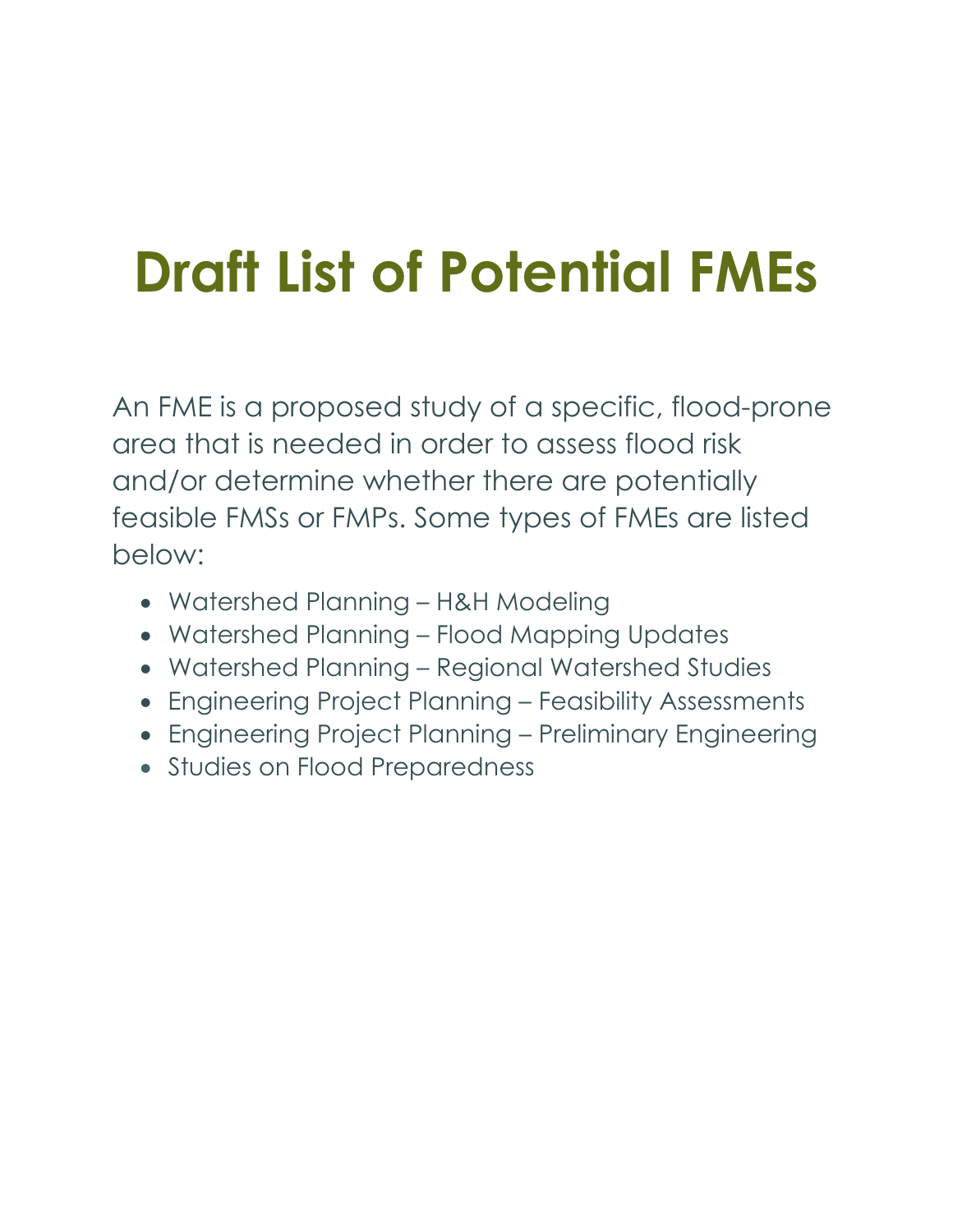|                     |                                                |                      |                                                                     |                                                                                                                                                                                                                                | <b>General Information</b>                                                            |                 |                                          |                      |                                                           |                                      |                        |                                                                            |                                                | <b>Flood Risk Information</b>            |                                      |                                                          |                                                        |                                                    |                                                                         | <b>Existing Efforts</b>                          |                                      |
|---------------------|------------------------------------------------|----------------------|---------------------------------------------------------------------|--------------------------------------------------------------------------------------------------------------------------------------------------------------------------------------------------------------------------------|---------------------------------------------------------------------------------------|-----------------|------------------------------------------|----------------------|-----------------------------------------------------------|--------------------------------------|------------------------|----------------------------------------------------------------------------|------------------------------------------------|------------------------------------------|--------------------------------------|----------------------------------------------------------|--------------------------------------------------------|----------------------------------------------------|-------------------------------------------------------------------------|--------------------------------------------------|--------------------------------------|
| $\mathbf{a}$<br>iME | ource                                          | Sponsor              | $\bar{z}$<br>WE<br>                                                 | criptic                                                                                                                                                                                                                        | $\widehat{\Xi}$<br>$\frac{16}{9}$<br>$\circ$<br>ပ<br>$\overline{\mathbf{c}}$<br>ciate | $\circ$         | <b>Typ</b><br>valuation                  | (sqmi)<br>Area<br>χĔ | Type<br>Risk<br>$\overline{8}$<br>$\overline{\mathbf{c}}$ | Oversight<br>with<br><b>Entities</b> | Cost<br>stimated Study | of<br>Risk<br>Flood<br>ഛ<br>$\overline{5}$<br>ত<br>Estimated<br>Structures | ㅎ<br>Structures<br>Residential !<br>Flood Risk | Population at<br>Estimated<br>Flood Risk | Critical Facilities at Flood<br>Risk | Water<br>od Risk<br>Number of Low \<br>Crossings at Floc | of Road<br>Number<br>do<br>O<br>Estimated<br>Segment C | of Roads<br>Estimated Length<br>at Flood Risk (mi) | Ranch<br>: (ac)<br>nated Farm & R<br>1 at Flood Risk (<br>Estim<br>Land | ı or Anticipated<br>; (yr)<br>Existing<br>Models | Existing or Anticipated<br>Maps (yr) |
| 81000619            | CDBG & FIF                                     | Angleton             | Angleton Drainage<br>Project                                        | Improvement and<br>upgrade of many<br>drainage features<br>throughout<br>Glenwood Bayou                                                                                                                                        | 8000009                                                                               | <b>Brazoria</b> | Preliminary<br>Engineering               | 12                   | Urban                                                     | City of Angleton                     |                        |                                                                            |                                                | 18875                                    |                                      |                                                          |                                                        |                                                    |                                                                         |                                                  |                                      |
| 81000628            | Community<br>Development<br><b>Block Grant</b> | Angleton             | <b>Oyster Creek</b><br>Wastewater<br>Treatment Plan<br>Improvement: | Floodproofing of<br>wastewater<br>treatment plant                                                                                                                                                                              | 8000012                                                                               |                 | Engineering<br>Brazoria Project Planning | 74                   | Riverine,<br>Urban                                        | City of Angleton                     |                        |                                                                            |                                                | <b>1070</b>                              |                                      |                                                          |                                                        |                                                    |                                                                         |                                                  |                                      |
| 81000612            | Community<br>Development<br><b>Block Grant</b> | <b>Austin County</b> | <b>Allens Creek</b><br>Reservoir                                    | Construction of<br>Allens Creek<br>Reservoir providing<br>flood relief to the<br>City of Wallis and<br>additional water<br>supply                                                                                              | 8000009                                                                               | Austin          | Feasibility<br>Assessment                | 34                   | Riverine                                                  | <b>Austin County</b>                 |                        |                                                                            |                                                | 10995                                    |                                      |                                                          |                                                        |                                                    |                                                                         |                                                  |                                      |
|                     | Hazard<br>81000155 Mitigation Plan             | Bastrop<br>County    | Various H&H<br>Studies in Hazard<br>Areas                           | Develop study to<br>determine/ address<br>flood risk.                                                                                                                                                                          | 8000013                                                                               | Bastrop         | <b>H&amp;H Modeling</b>                  | 892                  |                                                           | <b>Bastrop County</b>                | $$100,000+$            |                                                                            |                                                |                                          |                                      |                                                          |                                                        |                                                    |                                                                         |                                                  |                                      |
|                     | Hazard<br>81000245 Mitigation Plan             | <b>Bell County</b>   | <b>Basin-Wide</b><br>Stormwater<br>Update                           | Develop study to<br>Drainage Plan determine/ address<br>flood risk.                                                                                                                                                            | 8000013                                                                               | Bell            | Regional<br>Watershed<br>Studies         | 675                  |                                                           | <b>Bell County</b>                   | \$50,000               |                                                                            |                                                |                                          |                                      |                                                          |                                                        |                                                    |                                                                         |                                                  |                                      |
| 81000874            | Flood Protection<br>Plan                       | <b>Bell County</b>   | <b>Protection Planning</b><br>Study                                 | Study to provide<br>flood protection<br>planning in the<br>Nolan Creek<br>Watershed and to<br>develop an early<br>warning system,<br>local flood<br>Nolan Creek Flood response plan, and<br>possible flood<br>protection plan. | 8000013                                                                               | Bell            | Regional<br>Watershed<br>Studies         | 1131                 |                                                           | <b>Bell County</b>                   |                        |                                                                            |                                                |                                          |                                      |                                                          |                                                        |                                                    |                                                                         |                                                  |                                      |

#### FME - 1 **Data will be updated pending further analysis and acquisition of information.**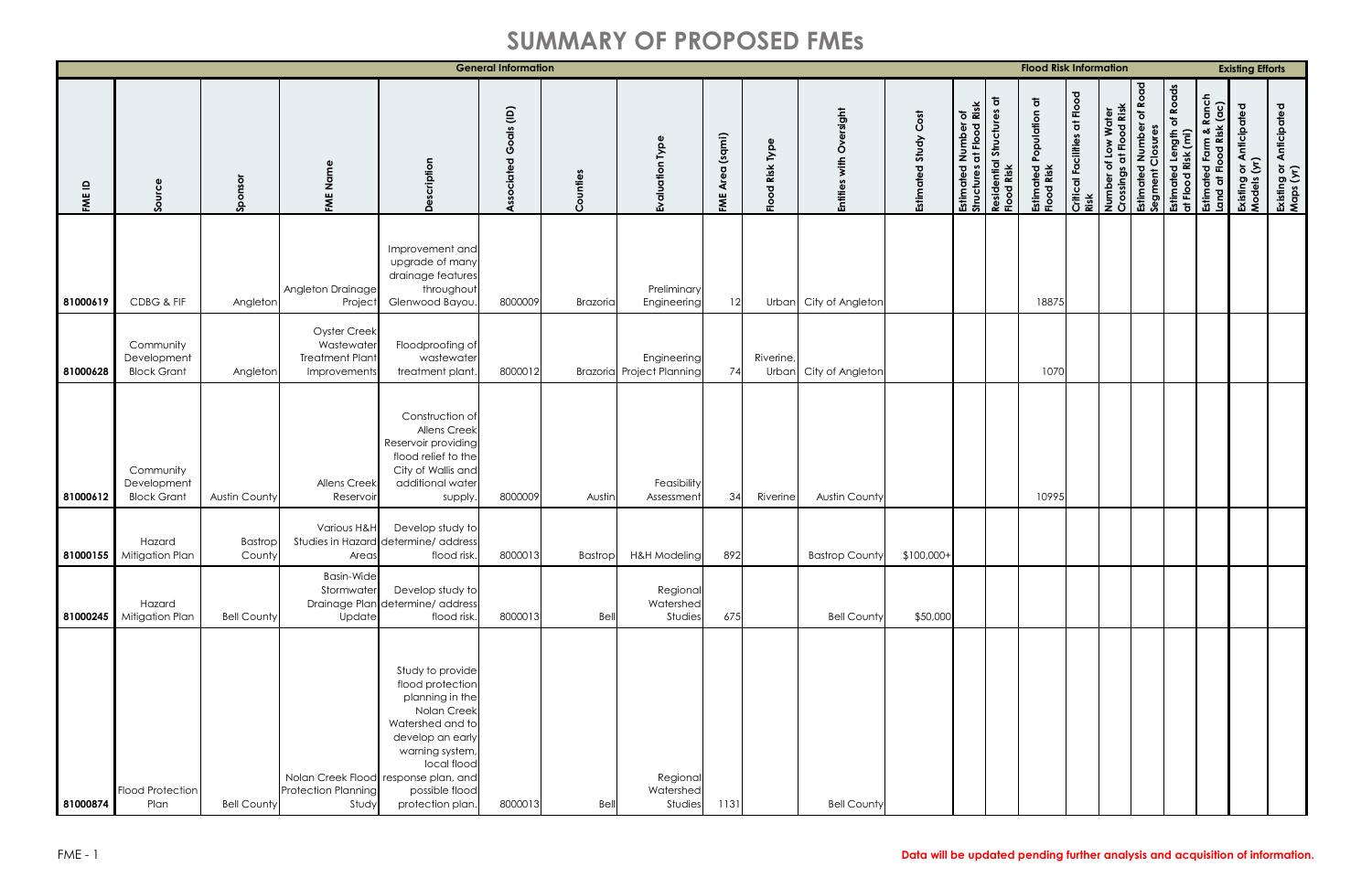| <b>FME ID</b> | Source                                         | Sponsor              | Name<br>FME                                                                                                         | cription<br>စိ<br>Ă                                                                                                                                                              | als (ID)<br>ပ<br>ciated | Countie         | Type<br>Evaluation                              | Area (sqmi)<br>FME | Type<br>Flood Risk | with Oversight<br>Entities            | Cost<br>Estimated Study | of<br>Risk<br>at Flood<br>Number<br>Estimated<br>Structures | ਰ<br>Residential Structures<br>Flood Risk | Estimated Population at<br>Flood Risk | Critical Facilities at Flood<br>Risk | Number of Low Water<br>Crossings at Flood Risk | of Road<br>Estimated Number<br>Segment Closures | of Roads<br>Estimated Length a<br>at Flood Risk (mi) | Ranch<br>(a <sub>c</sub> )<br>Estimated Farm & I<br>Land at Flood Risk | Existing or Anticipated<br>Models (yr) | Existing or Anticipated<br>Maps (yr) |
|---------------|------------------------------------------------|----------------------|---------------------------------------------------------------------------------------------------------------------|----------------------------------------------------------------------------------------------------------------------------------------------------------------------------------|-------------------------|-----------------|-------------------------------------------------|--------------------|--------------------|---------------------------------------|-------------------------|-------------------------------------------------------------|-------------------------------------------|---------------------------------------|--------------------------------------|------------------------------------------------|-------------------------------------------------|------------------------------------------------------|------------------------------------------------------------------------|----------------------------------------|--------------------------------------|
| 81000614      | Community<br>Development<br><b>Block Grant</b> | <b>Brazoria</b>      | City of Brazoria<br>Sanitary System<br><b>Flood Proofing</b>                                                        | Implementation of<br>point repairs,<br>lateral seals, and<br>manhole<br>rehabilitation to<br>protect system<br>from storm events                                                 | 8000012                 |                 | Engineering<br><b>Brazoria</b> Project Planning | 1482               | Urban              | City of Brazoria                      |                         |                                                             |                                           | 3045                                  |                                      |                                                |                                                 |                                                      |                                                                        |                                        |                                      |
| 81000625      | Community<br>Development<br><b>Block Grant</b> | <b>Brazoria</b>      | <b>Texas Historical</b><br>Commission &<br><b>Brazoria County</b><br>Joint Mitigation<br>County Application 1 FINAL | Phased project to<br>assess, design, and<br>build both service<br>and emergency<br>spillways and<br>implement<br>drainage<br>improvements to<br>the Columbia<br>Lakes Reservoir. | 8000009                 | <b>Brazoria</b> | Preliminary<br>Engineering                      | 1482               | Urban              | <b>Texas Historical</b><br>Commission |                         |                                                             |                                           | 374264                                |                                      |                                                |                                                 |                                                      |                                                                        |                                        |                                      |
|               | Hazard<br>81000233 Mitigation Plan             | <b>Brazos County</b> | Dam Failure<br><b>Utilities Lake</b>                                                                                | Develop study to<br>Analysis for Bryan determine/ address<br>flood risk.                                                                                                         | 8000013                 | <b>Brazos</b>   | Study on Flood<br>Preparedness                  | 54                 |                    | <b>Brazos County</b>                  | \$50,000                |                                                             |                                           |                                       |                                      |                                                |                                                 |                                                      |                                                                        |                                        |                                      |
|               | Hazard<br>81000555 Mitigation Plan             | Bremond              | Drainage Plan                                                                                                       | Develop study to<br>Bremond Master determine/ address<br>flood risk.                                                                                                             | 8000013                 | Robertson       | H&H Modeling                                    | 862                |                    | City of Bremond                       | \$100,000               |                                                             |                                           |                                       |                                      |                                                |                                                 |                                                      |                                                                        |                                        |                                      |
| 81000643      | Community<br>Development<br><b>Block Grant</b> | Brenham              | Hogg Branch<br>Creek<br>Improvements                                                                                | Channel<br>improvements to<br>increase drainage<br>througout<br>Brenham.                                                                                                         | 8000009                 | Washington      | Preliminary<br>Engineering                      | 619                | Riverine,<br>Urban | City of Brenham                       |                         |                                                             |                                           | 6915                                  |                                      |                                                |                                                 |                                                      |                                                                        |                                        |                                      |
| 81000228      | Hazard<br>Mitigation Plan                      | <b>Bryan</b>         | Study                                                                                                               | Develop study to<br>City of Bryan Flood determine/ address<br>flood risk.                                                                                                        | 8000013                 | <b>Brazos</b>   | H&H Modeling                                    | 588                |                    | City of Bryan                         | \$400,000               |                                                             |                                           |                                       |                                      |                                                |                                                 |                                                      |                                                                        |                                        |                                      |
|               | Hazard<br>81000295 Mitigation Plan             | <b>Buckholts</b>     | Improve Drainage<br>System                                                                                          | Develop study to<br>Plan and Upgrade determine/ address<br>flood risk.                                                                                                           | 8000013                 | Milam           | Feasibility<br>Assessment                       | 1017               |                    | City of Buckholts                     | \$250,000               |                                                             |                                           |                                       |                                      |                                                |                                                 |                                                      |                                                                        |                                        |                                      |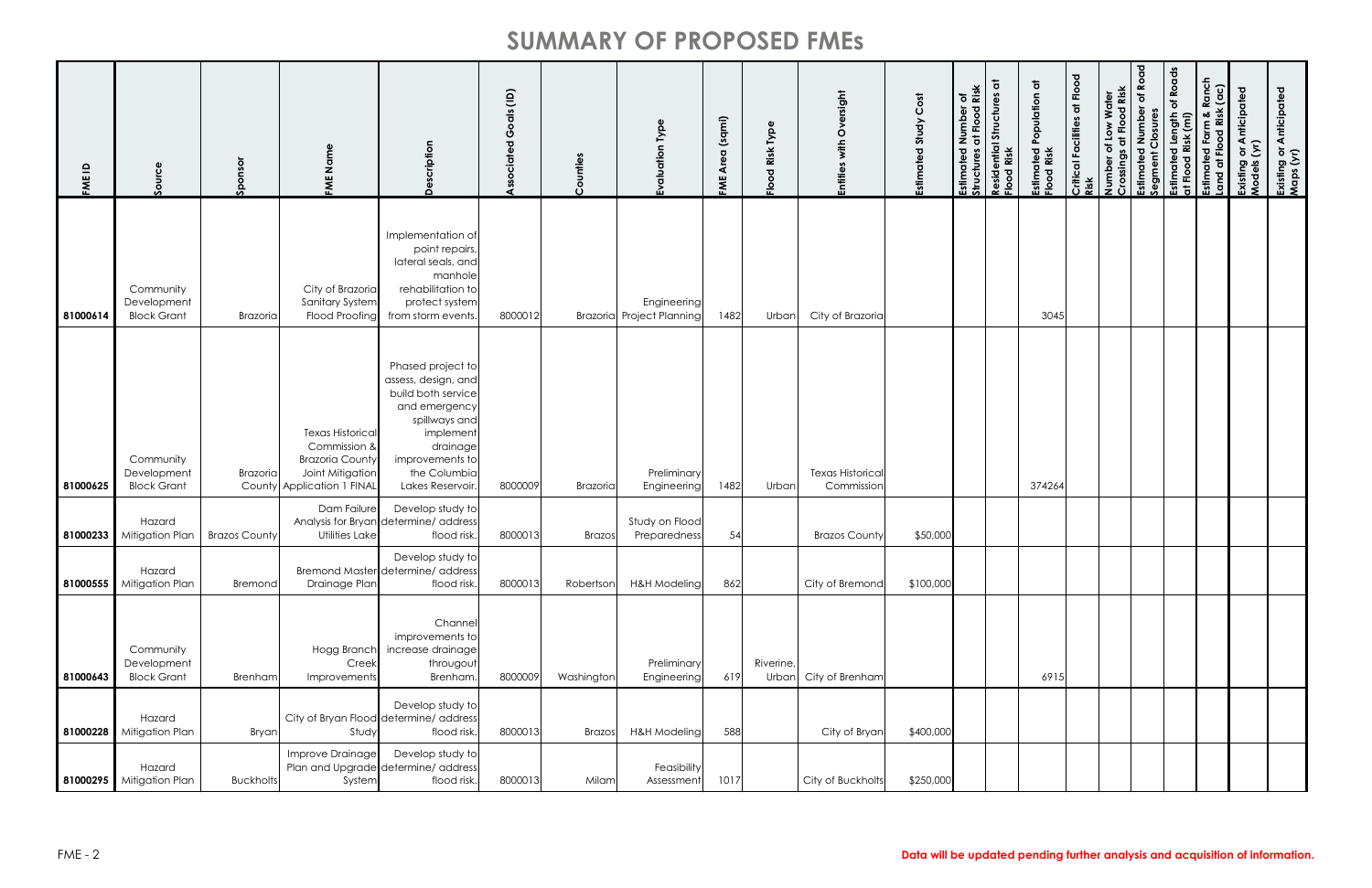| FME ID   | Source                                         | Sponsor                   | Nam<br>FME                                               | cription<br>$\Omega$                                                                                        | als (ID)<br>O<br><b>PO</b><br>ciat | ountie<br>$\mathbf{\Omega}$ | <b>PVP</b><br>Evaluation       | (sqmi)<br><b>Area</b><br>FME | Type<br>Risk<br>$\overline{8}$<br>$\frac{6}{5}$ | Oversight<br>with<br><b>Entities</b>                                     | Estimated Study Cost | of<br>Risk<br>Flood<br>ě<br>$\vec{z}$<br>ã<br>Estimated<br>Structures | ㅎ<br>Residential Structures<br>Flood Risk | Estimated Population at<br>Flood Risk | Critical Facilities at Flood<br>Risk | Number of Low Water<br>Crossings at Flood Risk<br>ssings<br>ႄ | of Road<br>d Number<br>Closures<br>Estimated I<br>Segment C | of Roads<br>Estimated Length o<br>at Flood Risk (mi) | Ranch<br>(a <sub>c</sub> )<br>Estimated Farm & F<br>Land at Flood Risk<br>Estimated | y or Anticipated<br>i (yr)<br>Existing<br>Models ( | Existing or Anticipated<br>Maps (yr) |
|----------|------------------------------------------------|---------------------------|----------------------------------------------------------|-------------------------------------------------------------------------------------------------------------|------------------------------------|-----------------------------|--------------------------------|------------------------------|-------------------------------------------------|--------------------------------------------------------------------------|----------------------|-----------------------------------------------------------------------|-------------------------------------------|---------------------------------------|--------------------------------------|---------------------------------------------------------------|-------------------------------------------------------------|------------------------------------------------------|-------------------------------------------------------------------------------------|----------------------------------------------------|--------------------------------------|
| 81000637 | Community<br>Development<br><b>Block Grant</b> | <b>Buckholts</b>          | Town of Buckholts<br><b>Harvey Mitigation</b>            | Increase capacity<br>of hydraulic<br>features and<br>redirect water<br>away from water<br>treatment plant   | 8000012                            | Milam                       | Preliminary<br>Engineering     |                              | Riverine,<br>Urban                              | Town of<br><b>Buckholts</b>                                              |                      |                                                                       |                                           | 47C                                   |                                      |                                                               |                                                             |                                                      |                                                                                     |                                                    |                                      |
|          | Hazard<br>81000362 Mitigation Plan             | <b>Burelson</b>           | Hazardous Dams                                           | Develop study to<br>Inundation Study of determine/ address<br>flood risk.                                   | 8000013                            | Johnson                     | Study on Flood<br>Preparedness | 731                          |                                                 | City of Burleson                                                         | \$75,000             |                                                                       |                                           |                                       |                                      |                                                               |                                                             |                                                      |                                                                                     |                                                    |                                      |
|          | Hazard<br>81000234 Mitigation Plan             | <b>Burleson</b><br>County | FEMA Map<br>Updates                                      | Develop study to<br>Revisions and determine/ address<br>flood risk.                                         | 8000013                            | <b>Burleson</b>             | Flood Mapping<br>Updates       | 588                          |                                                 | <b>Burleson County</b>                                                   |                      |                                                                       |                                           |                                       |                                      |                                                               |                                                             |                                                      |                                                                                     |                                                    |                                      |
|          | Hazard<br>81000237 Mitigation Plan             | Burleson<br>County        | Dam Failure Study                                        | Develop study to<br>Lake Somerville determine/ address<br>flood risk.                                       | 8000013                            | Burleson                    | H&H Modeling                   | 675                          |                                                 | <b>Burleson County</b>                                                   | \$250,000            |                                                                       |                                           |                                       |                                      |                                                               |                                                             |                                                      |                                                                                     |                                                    |                                      |
| 81000971 | Other                                          | <b>Burleson</b><br>County | FM 50 and Yegua<br>Creek                                 | Study of flooding<br>conditions in the<br>region and<br>planning for future<br>development.                 | 8000013                            | <b>Burleson</b>             | <b>H&amp;H Modeling</b>        |                              | Riverine,<br>Urban                              | <b>Burleson County,</b><br>City of Clay, City<br>$\circ$<br>Independence |                      |                                                                       |                                           |                                       |                                      |                                                               |                                                             |                                                      |                                                                                     |                                                    |                                      |
| 81000642 | Community<br>Development<br><b>Block Grant</b> | <b>Burton</b>             | <b>Burton Drainage &amp;</b><br>Flooding<br>Improvements | Floodproofing of lift<br>stations and water<br>treatment plants,<br>and street<br>drainage<br>improvements. | 8000012                            | Washington                  | Preliminary<br>Engineering     |                              | Urban                                           | City of Burton                                                           |                      |                                                                       |                                           | 395                                   |                                      |                                                               |                                                             |                                                      |                                                                                     |                                                    |                                      |
|          | Hazard<br>81000559 Mitigation Plan             | Calvert                   | Drainage Plan                                            | Develop study to<br>Calvert Master determine/ address<br>flood risk.                                        | 8000013                            | Robertson                   | <b>H&amp;H Modeling</b>        | 862                          |                                                 | City of Calvert                                                          | \$100,000            |                                                                       |                                           |                                       |                                      |                                                               |                                                             |                                                      |                                                                                     |                                                    |                                      |
|          | Hazard<br>81000296 Mitigation Plan             | Camerson                  | H&H Study to<br>Determine<br>Improvement<br>Projects     | Develop study to<br>determine/ address<br>flood risk.                                                       | 8000013                            | Milam                       | H&H Modeling                   | 1017                         |                                                 | City of Cameron                                                          | \$2,000,000          |                                                                       |                                           |                                       |                                      |                                                               |                                                             |                                                      |                                                                                     |                                                    |                                      |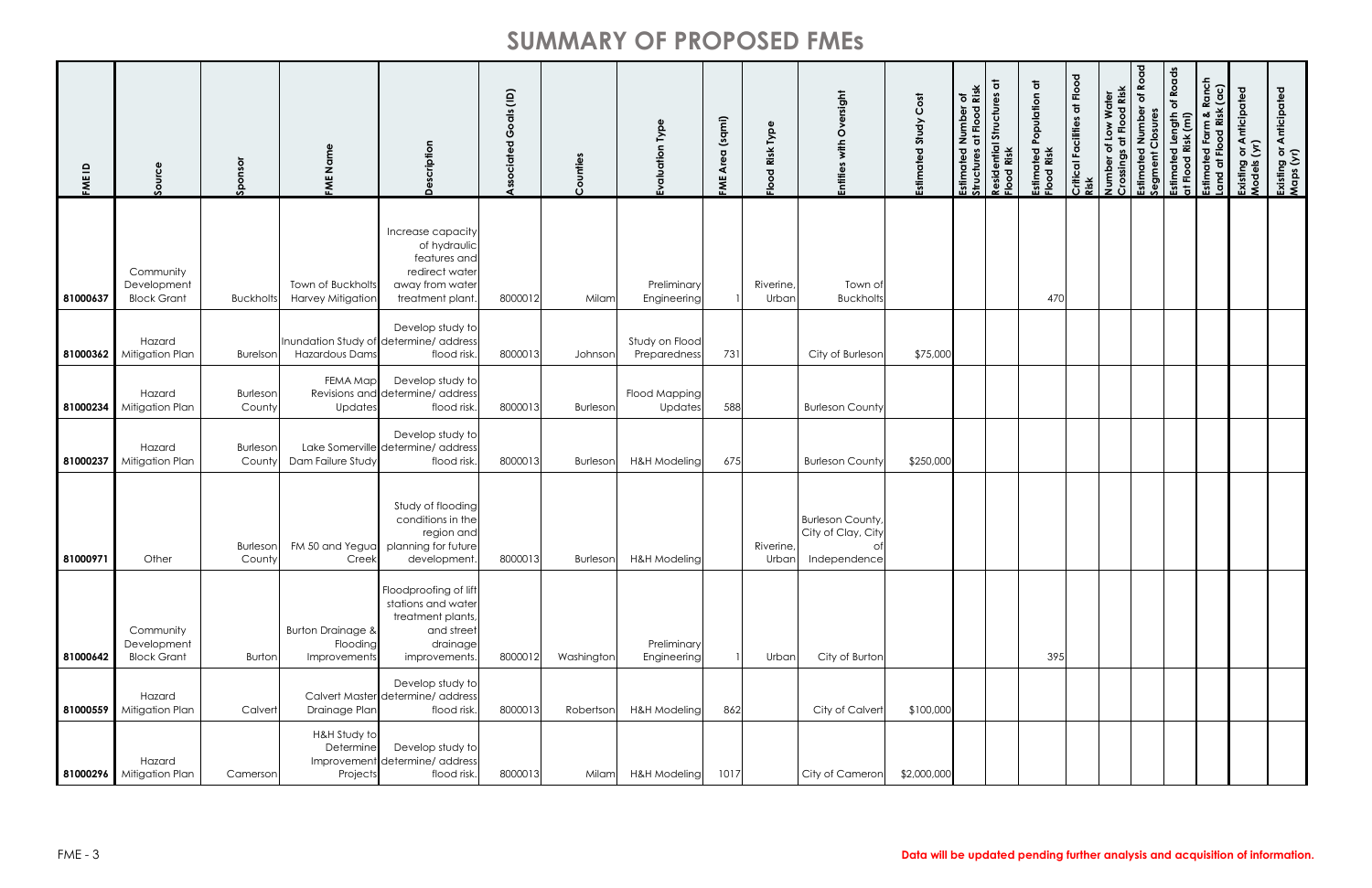| $\mathbf{a}$<br>FME | ပ္ပိ<br>$\overline{5}$<br>$\overline{\mathbf{o}}$ | Sponsor           | ш<br>₹                           | cription<br>≏                                                                                              | $\widehat{\Xi}$<br>oals<br>ပ<br>ciated | nties<br>$\overline{5}$<br>$\left($ 1 | <b>Evaluation Type</b>     | (sqmi)<br>$\sigma$<br>ই<br>FME | Risk Type<br>Flood | ersight<br>$\overline{\delta}$<br>with<br>Entiti | Cost<br>Study<br>Estimated | of<br>Risk<br><b>Imber</b><br>$\vec{z}$<br>Estimated<br>Structures<br>ictur | $\overline{\sigma}$<br>СŚ<br>Residential Structur<br>Flood Risk | Population at<br>Estimated<br>Flood Risk | <b>Critical Facilities at Flood</b><br>Risk | at Flood Risk<br>Water<br>of Low<br>Number of<br>Crossings | Estimated Number of Road<br>Segment Closures | of Roads<br>Estimated Length<br>Έĩ | Ranch<br>$\overline{a}$<br>Risk<br>ఱ<br>E<br>boo<br>Ear<br>ত<br>Œ,<br>Estimate<br>$\overline{\sigma}$<br>Land | or Anticipated<br>Existing or A<br>Models (yr) | Existing or Anticipated<br>Maps (yr) |
|---------------------|---------------------------------------------------|-------------------|----------------------------------|------------------------------------------------------------------------------------------------------------|----------------------------------------|---------------------------------------|----------------------------|--------------------------------|--------------------|--------------------------------------------------|----------------------------|-----------------------------------------------------------------------------|-----------------------------------------------------------------|------------------------------------------|---------------------------------------------|------------------------------------------------------------|----------------------------------------------|------------------------------------|---------------------------------------------------------------------------------------------------------------|------------------------------------------------|--------------------------------------|
| 81000722            | Master Drainage<br>Plan                           | Cedar Park        | Ranchettes 2 and 3<br>- Central  | Update road and<br>add drainage<br>swale.                                                                  | 8000009                                | Williamsor                            | Preliminary<br>Engineering | 1131                           | Riverine           | City of Cedar<br>Park                            |                            |                                                                             |                                                                 | 15                                       |                                             |                                                            |                                              | 0.1                                |                                                                                                               |                                                | 2019 2019                            |
| 81000723            | Master Drainage<br>Plan                           | <b>Cedar Park</b> | Ranchettes 2 and 3<br>- Eas      | Update road and<br>add drainage<br>swale.                                                                  | 8000009                                | Williamsor                            | Preliminary<br>Engineering | 1131                           | Riverine           | City of Cedar<br>Park                            |                            |                                                                             |                                                                 | 10                                       |                                             |                                                            |                                              | 0.35                               |                                                                                                               |                                                | 2019 2019                            |
| 81000724            | Master Drainage<br>Plan                           | Cedar Park        | Ranchettes 2 and 3<br>- West     | Update road and<br>add drainage<br>swale.                                                                  | 8000009                                | Williamsor                            | Preliminary<br>Engineering | 1131                           | Riverine           | City of Cedar<br>Park                            |                            |                                                                             |                                                                 |                                          |                                             |                                                            | $\overline{2}$                               | 0.3                                |                                                                                                               |                                                | 2019 2019                            |
| 81000725            | Master Drainage<br>Plan                           | <b>Cedar Park</b> | Ranchettes 4<br>North            | Update road and<br>add drainage<br>swale.                                                                  | 8000009                                | Williamson                            | Preliminary<br>Engineering | 1131                           | Riverine           | City of Cedar<br>Park                            |                            |                                                                             |                                                                 |                                          |                                             |                                                            | $\overline{2}$                               | 0.2                                |                                                                                                               |                                                | 2019 2019                            |
| 81000726            | Master Drainage<br>Plan                           | Cedar Park        | Ranchettes 4<br>South A          | Update road and<br>add drainage<br>swale.                                                                  | 8000009                                | Williamsor                            | Preliminary<br>Engineering | 1131                           | Riverine           | City of Cedar<br>Park                            |                            |                                                                             |                                                                 |                                          |                                             |                                                            | $\overline{2}$                               | 0.85                               |                                                                                                               |                                                | 2019 2019                            |
| 81000727            | Master Drainage<br>Plan                           | <b>Cedar Park</b> | Ranchettes 4<br>South B          | Update road and<br>add drainage<br>swale.                                                                  | 8000009                                | Williamson                            | Preliminary<br>Engineering | 1131                           | Riverine           | City of Cedar<br>Park                            |                            |                                                                             |                                                                 |                                          |                                             |                                                            | $\Omega$                                     |                                    |                                                                                                               |                                                | 2019 2019                            |
| 81000728            | Master Drainage<br>Plan                           | <b>Cedar Park</b> | Ranchettes 6 and<br>6A - North B | Addition of<br>drainage swales.                                                                            | 8000009                                | Williamson                            | Preliminary<br>Engineering | 1131                           | Riverine           | City of Cedar<br>Park                            |                            | <sup>8</sup>                                                                |                                                                 | 20                                       |                                             |                                                            |                                              | 0.2                                |                                                                                                               |                                                | 2019 2019                            |
| 81000729            | Master Drainage<br>Plan                           | <b>Cedar Park</b> | Ranchettes 6 and                 | Addition of<br>drainage swales<br>that outfall into<br>6A - North A Block House Creek                      | 8000009                                | Williamson                            | Preliminary<br>Engineering | 1131                           | Riverine           | City of Cedar<br>Park                            |                            |                                                                             |                                                                 | 20                                       |                                             |                                                            | $\mathbf{3}$                                 | 0.4                                |                                                                                                               |                                                | 2019 2019                            |
| 81000730            | Master Drainage<br>Plan                           |                   | Cedar Park Block House Creek     | Property acquistion<br>and crossing<br>improvements to<br>create room for<br>consistent<br>channelization. | 8000009                                | Williamson                            | Preliminary<br>Engineering | 1131                           | Riverine           | City of Cedar<br>Park                            |                            |                                                                             |                                                                 | 20                                       |                                             |                                                            | 6                                            | 0.7                                | $\cap$                                                                                                        |                                                | 2019 2019                            |
| 81000733            | Master Drainage<br>Plan                           | <b>Cedar Park</b> | Ranchettes 6 and<br>6A - South A | Local infrastructure<br>improvements<br>adjacent to the<br>creek.                                          | 8000009                                | Williamson                            | Preliminary<br>Engineering | 1131                           | Riverine           | City of Cedar<br>Park                            |                            | 24                                                                          | 24                                                              | 60                                       |                                             |                                                            | 5                                            | 0.8                                |                                                                                                               |                                                | 2019 2019                            |

#### FME - 4 **Data will be updated pending further analysis and acquisition of information.**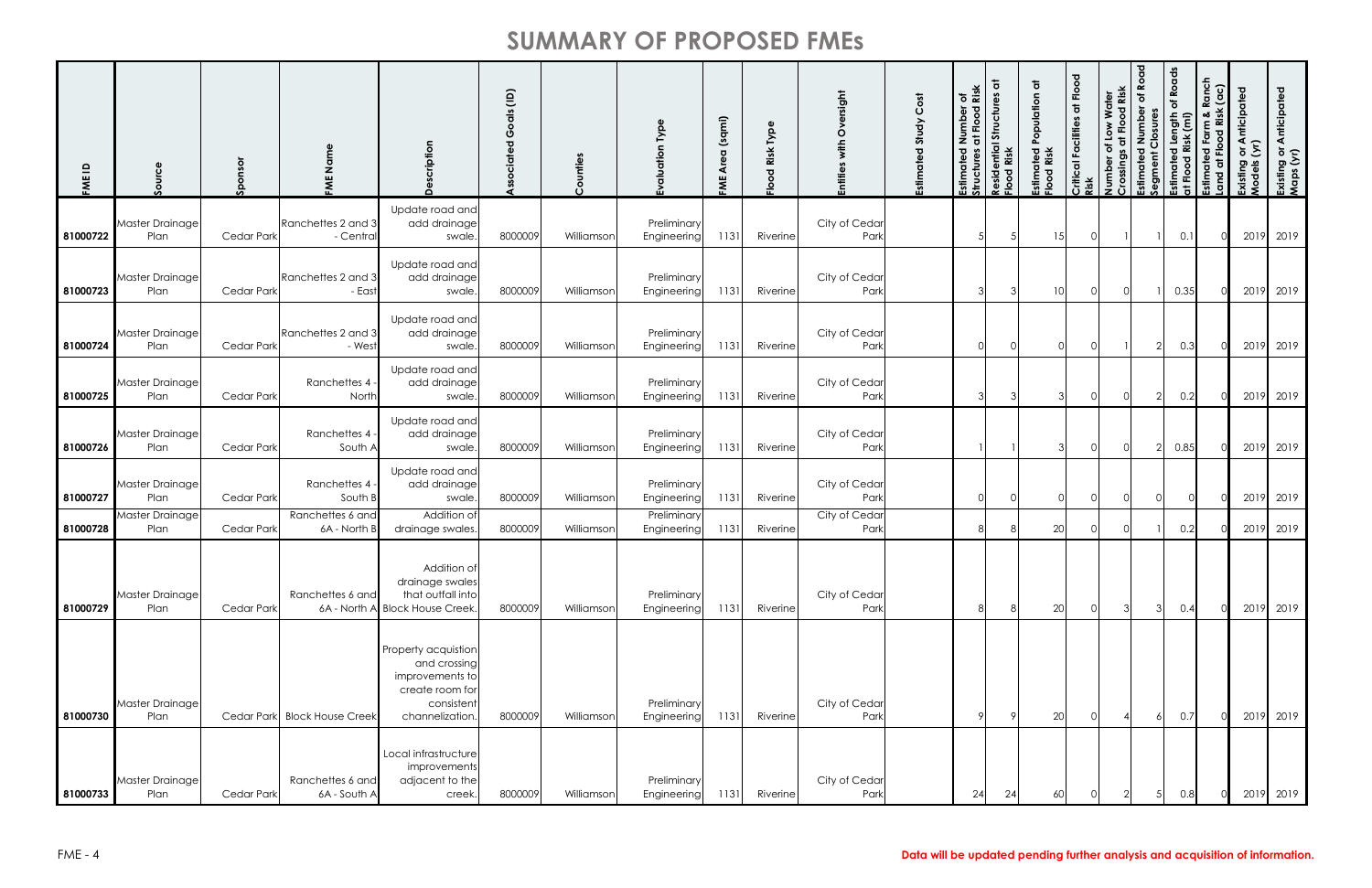| FME ID               | Source                                             | Sponsor    | Nam<br>FME                               | $\epsilon$<br>C                                                                                       | $\widehat{\Xi}$<br>$\frac{1}{9}$<br>ত<br>Ō | ŧ<br>$\overline{5}$      | Type<br>Evaluation                                       | (sqmi)<br>Area<br>WE | Type<br>Risk<br>$\overline{8}$<br>운 | ersight<br>ò<br>with<br><b>Entities</b>        | Cost<br>Study<br>stimated | of<br>Risk<br>at Flood<br>$\frac{8}{5}$<br>$\bar{z}$<br>Estimated<br>Structures | ㅎ<br>ဖိ<br>Residential Structur<br><b>Flood Risk</b> | Population at<br>Estimated<br>Flood Risk | Critical Facilities at Flood<br>Risk | Water<br>od Risk<br>운<br>Number of Low <b>\</b><br>Crossings at Fl <u>o</u> c | of Road<br>d Number<br>Closures<br>stimated<br>gment | of Roads<br>Estimated Length<br>at Flood Risk (mi) | Ranch<br>(ac)<br>ated Farm & R<br>  at Flood Risk (<br>Land<br>Estim | <b>j</b> or Anticipated<br>; (yr)<br>Existing<br>Models | Existing or Anticipated<br>Maps (yr) |
|----------------------|----------------------------------------------------|------------|------------------------------------------|-------------------------------------------------------------------------------------------------------|--------------------------------------------|--------------------------|----------------------------------------------------------|----------------------|-------------------------------------|------------------------------------------------|---------------------------|---------------------------------------------------------------------------------|------------------------------------------------------|------------------------------------------|--------------------------------------|-------------------------------------------------------------------------------|------------------------------------------------------|----------------------------------------------------|----------------------------------------------------------------------|---------------------------------------------------------|--------------------------------------|
| 81000734             | Master Drainage<br>Plan                            | Cedar Park | Ranchettes 6 and<br>6A - North I         | Addition of<br>roadside and<br>interconnecting<br>drainage swales.                                    | 8000009                                    | Williamson               | Preliminary<br><b>Engineering</b>                        | 1131                 | Riverine                            | City of Cedar<br>Park                          |                           |                                                                                 |                                                      | 20                                       |                                      |                                                                               |                                                      | 0.3                                                |                                                                      | 2019                                                    | 2019                                 |
| 81000735             | Master Drainage<br>Plan                            |            | Cedar Park Riviera - Northwest           | Addition of<br>roadside drainage<br>swale and several<br>outfalls into the<br>floodplain.             | 8000009                                    | Williamson               | Preliminary<br>Engineering                               | 1131                 | Riverine                            | City of Cedar<br>Park                          |                           |                                                                                 |                                                      | 0                                        | $\Omega$                             |                                                                               |                                                      | 0.4                                                |                                                                      | 2019                                                    | 2019                                 |
| 81000736             | Master Drainage<br>Plan                            | Cedar Park | Riviera - East                           | Addition of<br>roadside drainage<br>swale and several<br>outfalls into the<br>floodplain              | 8000009                                    | Williamson               | Preliminary<br>Engineering                               | 1131                 | Riverine                            | City of Cedar<br>Park                          |                           |                                                                                 |                                                      |                                          | $\Omega$                             |                                                                               |                                                      | 0.2                                                |                                                                      | 2019                                                    | 2019                                 |
| 81000737             | Master Drainage<br>Plan                            |            | Cedar Park Riviera - Southwest           | Addition of<br>roadside drainage<br>swale and several<br>outfalls into the<br>floodplain              | 8000009                                    | Williamson               | Preliminary<br>Engineering                               | 1131                 | Riverine                            | City of Cedar<br>Park                          |                           |                                                                                 |                                                      |                                          |                                      |                                                                               |                                                      | 0.45                                               |                                                                      | 2019                                                    | 2019                                 |
| 81000738             | Master Drainage<br>Plan                            | Cedar Park | Cluck Creek<br>Upper                     | Re-grading of<br>natural channel.                                                                     | 8000009                                    | Williamson               | Preliminary<br>Engineering                               | 1131                 | Riverine                            | City of Cedar<br>Park                          |                           |                                                                                 |                                                      | 15                                       |                                      |                                                                               |                                                      | 0.5                                                |                                                                      |                                                         | 2019 2019                            |
| 81000739             | Master Drainage<br>Plan                            | Cedar Park | <b>Cluck Creek</b><br>Lower              | Re-grading of<br>natural channel.                                                                     | 8000009                                    | Williamson               | Preliminary<br>Engineering                               | 1131                 | Riverine                            | City of Cedar<br>Park                          |                           |                                                                                 |                                                      | 20                                       |                                      |                                                                               |                                                      | 0.3                                                |                                                                      | 2019                                                    | 2019                                 |
| 81000740<br>81000741 | Master Drainage<br>Plan<br>Master Drainage<br>Plan | Cedar Park | Deer Run<br>Cedar Park Spanish Oak Creek | Addition of<br>underground storm<br>drainage and<br>associated inlets<br>Increase channel<br>capacity | 8000009<br>8000009                         | Williamson<br>Williamson | Preliminary<br>Engineering<br>Preliminary<br>Engineering | 1131<br>1131         | Riverine<br>Riverine                | City of Cedar<br>Park<br>City of Cedar<br>Park |                           |                                                                                 |                                                      | $\cap$<br>20                             |                                      |                                                                               |                                                      | 0.3<br>0.3                                         |                                                                      | 2019<br>2019                                            | 2019<br>2019                         |
|                      | Hazard<br>81000365 Mitigation Plan                 | Cleburne   | Hazardous Dams                           | Develop study to<br>Inundation Study of determine/ address<br>flood risk.                             | 8000013                                    | Johnson                  | Study on Flood<br>Preparedness                           | 731                  |                                     | City of Cleburne                               | \$75,000                  |                                                                                 |                                                      |                                          |                                      |                                                                               |                                                      |                                                    |                                                                      |                                                         |                                      |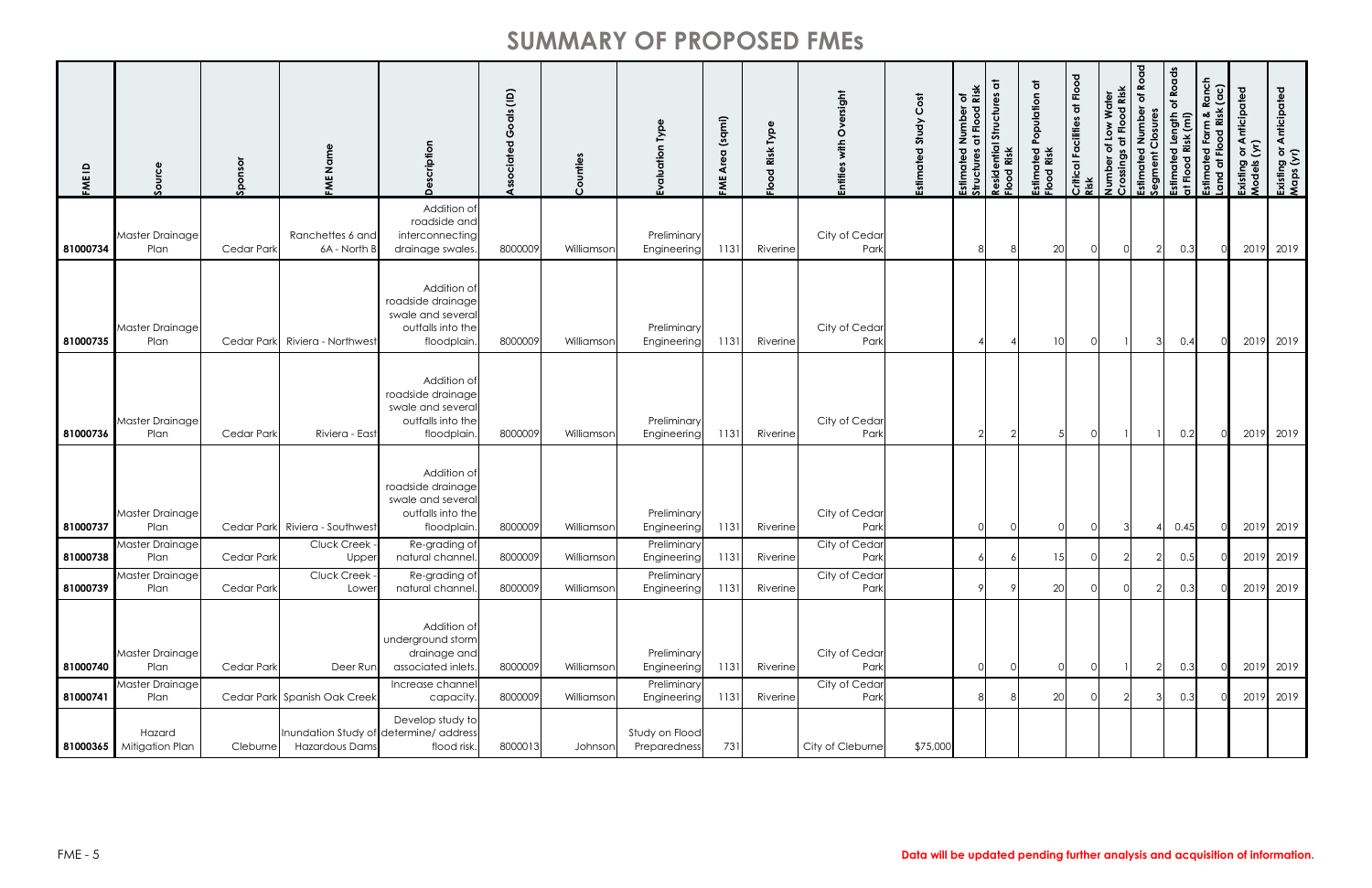| FME ID   | Source                                         | Sponsor            | ō<br>Ž<br>FME                                              | cription<br>$\Omega$                                                                                                                          | oals (ID)<br>Ŏ<br>ciated | intie<br>$\overline{5}$ | Type<br>Evaluation             | (sqmi)<br>Area<br>FME | Type<br>Risk<br>$\overline{8}$<br>$\circ$<br>匝 | Oversight<br>with<br><b>Entities</b> | Estimated Study Cost | of<br>Risk<br>Flood<br>Number<br>$\overline{a}$<br>Estimated<br>Structures | ㅎ<br>Residential Structures<br>Flood Risk | Population at<br>Estimated I<br>Flood Risk | Critical Facilities at Flood<br>Risk | Number of Low Water<br>Crossings at Flood Risk<br>ssings<br>$\overline{5}$ | Road<br>ð<br>Estimated Number of Segment Closures<br><b>山 あ</b> | Roads<br>৳<br>Estimated Length<br>at Flood Risk (mi) | Ranch<br>(a <sub>c</sub> )<br>Estimated Farm &  <br>Land at Flood Risk | Existing or Anticipated<br>Models (yr) | Existing or Anticipated<br>Maps (yr) |
|----------|------------------------------------------------|--------------------|------------------------------------------------------------|-----------------------------------------------------------------------------------------------------------------------------------------------|--------------------------|-------------------------|--------------------------------|-----------------------|------------------------------------------------|--------------------------------------|----------------------|----------------------------------------------------------------------------|-------------------------------------------|--------------------------------------------|--------------------------------------|----------------------------------------------------------------------------|-----------------------------------------------------------------|------------------------------------------------------|------------------------------------------------------------------------|----------------------------------------|--------------------------------------|
| 81000615 | Community<br>Development<br><b>Block Grant</b> | Clute              | Clute Regional<br><b>Flood Risk</b><br>Reduction           | Ditch<br>improvements at<br>several key<br>locations to reduce<br>flood risk.                                                                 | 8000009                  | Brazoria                | Study on Flood<br>Preparedness | 1482                  | Urban                                          | City of Clute                        |                      |                                                                            |                                           | 7145                                       |                                      |                                                                            |                                                                 |                                                      |                                                                        |                                        |                                      |
| 81000227 | Hazard<br>Mitigation Plan                      | College<br>Station | Dam Failure<br>Analysis for Country<br><b>Feather Lake</b> | Develop study to<br>Club and Fin determine/ address<br>flood risk.                                                                            | 8000013                  | <b>Brazos</b>           | Study on Flood<br>Preparedness | 903                   |                                                | City of College<br>Station           | \$75,000             |                                                                            |                                           |                                            |                                      |                                                                            |                                                                 |                                                      |                                                                        |                                        |                                      |
| 81000745 | Master Drainage<br>Plan                        | Copperas<br>Cove   | Suja Lane                                                  | Implementation of<br>detention basin to<br>alleviate street and<br>property flooding.                                                         | 8000009                  | Coryell                 | Feasibility<br>Assessment      | 1052                  | Urban                                          | Riverine, City of Copperas<br>Cove   |                      |                                                                            |                                           | 20                                         |                                      |                                                                            |                                                                 | 0.25                                                 |                                                                        | 2016                                   | 2016                                 |
| 81000629 | Community<br>Development<br><b>Block Grant</b> | Eastland           | City of Eastland<br>Dam Repairs                            | Maintenance and<br>spillway<br>improvements to<br>Ringling Lake dam<br>and Lake Eastland<br>Dam                                               | 8000009                  | Eastland                | Preliminary<br>Engineering     |                       | Riverine                                       | City of Eastland                     |                      |                                                                            |                                           | 3415                                       |                                      |                                                                            |                                                                 |                                                      |                                                                        |                                        |                                      |
| 81000630 | Community<br>Development<br><b>Block Grant</b> | Eastland           | Lake Leon Dam<br>Improvements                              | Stabilization of the<br>upstream<br>embankment and<br>Safety rehabilitation of the<br>spillway.                                               | 8000009                  | Eastland                | Preliminary<br>Engineering     | 54                    | Riverine                                       | City of Eastland                     |                      |                                                                            |                                           | 6625                                       |                                      |                                                                            |                                                                 |                                                      |                                                                        |                                        |                                      |
|          | Hazard<br>81000318 Mitigation Plan             | Fairfield          | <b>Fairfield Riverine</b><br>Master Plan                   | Develop study to<br>Erosion Control determine/ address<br>flood risk.                                                                         | 8000013                  | Freestone               | H&H Modeling                   | 888                   |                                                | City of Fairfield                    | \$100,000            |                                                                            |                                           |                                            |                                      |                                                                            |                                                                 |                                                      |                                                                        |                                        |                                      |
| 81000917 | Flood Protection<br>Plan                       |                    | <b>Develop Capital</b><br>Florence Improvements Plar       | Develop plan to<br>provide prediction<br>of funds available<br>for long term<br>improvements and<br>equipment that<br>would be<br>beneficial. | 8000013                  | Williamson              | Study on Flood<br>Preparedness | 1131                  |                                                | City of Florence                     |                      |                                                                            |                                           |                                            |                                      |                                                                            |                                                                 |                                                      |                                                                        |                                        |                                      |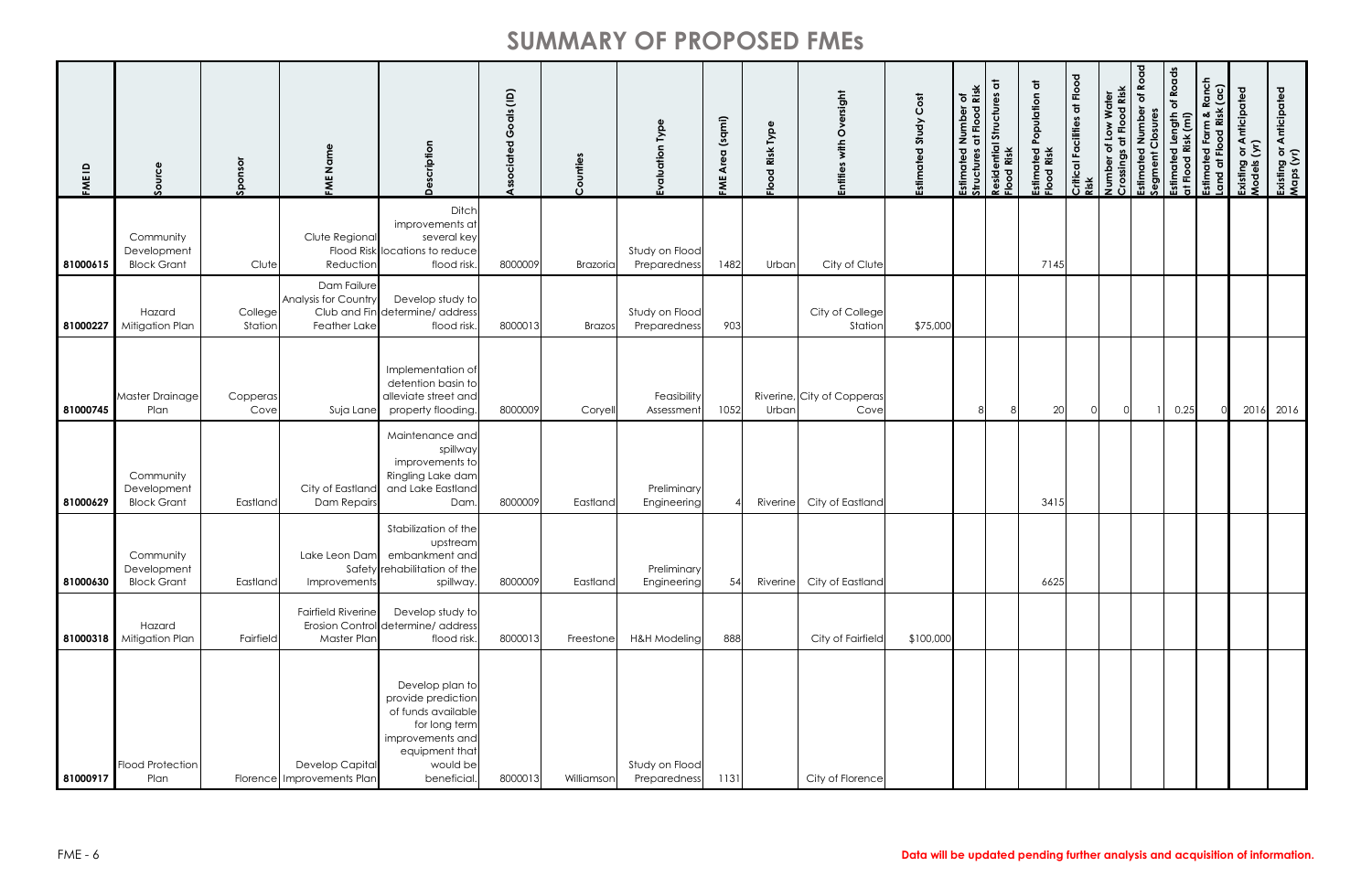| FME ID   | Source                                         | Sponsor             | Name<br>FME                                                  | escription<br>$\Omega$                                                                                                                             | $\begin{array}{c} \widehat{\Xi} \end{array}$<br>$\frac{5}{6}$<br>$\circ$<br>ပ<br>$\overline{\mathbf{c}}$<br>ciate | Counties                             | Type<br>Evaluation                              | Area (sqmi)<br>FME | Type<br>Risk<br>$\overline{8}$<br>운 | Oversight<br>with<br><b>Entities</b>                            | Cost<br>Estimated Study | of<br>Risk<br>at Flood<br>$\overline{\omega}$<br>$\Omega$<br>$\vec{z}$<br>Estimated<br>Structures | $\overline{\sigma}$<br>Residential Structures<br>Flood Risk | Estimated Population at<br>Flood Risk | Critical Facilities at Flood<br>Risk | Number of Low Water<br>Crossings at Flood Risk | Estimated Number of Road<br>Segment Closures | of Roads<br>Estimated Length o<br>at Flood Risk (mi) | Ranch<br>(ac)<br>Estimated Farm & R<br>Land at Flood Risk ( | Existing or Anticipated<br>Models (yr) | Existing or Anticipated<br>Maps (yr) |
|----------|------------------------------------------------|---------------------|--------------------------------------------------------------|----------------------------------------------------------------------------------------------------------------------------------------------------|-------------------------------------------------------------------------------------------------------------------|--------------------------------------|-------------------------------------------------|--------------------|-------------------------------------|-----------------------------------------------------------------|-------------------------|---------------------------------------------------------------------------------------------------|-------------------------------------------------------------|---------------------------------------|--------------------------------------|------------------------------------------------|----------------------------------------------|------------------------------------------------------|-------------------------------------------------------------|----------------------------------------|--------------------------------------|
|          | Hazard<br>81000156 Mitigation Plan             | County              | Study                                                        | Develop study to<br>Fort Bend Develop Feasibility determine/address<br>flood risk.                                                                 | 8000013                                                                                                           | Fort Bend                            | Feasibility<br>Assessment                       | 883                |                                     | Fort Bend<br>County                                             | \$250,000               |                                                                                                   |                                                             |                                       |                                      |                                                |                                              |                                                      |                                                             |                                        |                                      |
| 81000857 | Flood<br>Infrastructure<br>Fund                | Fort Bend<br>County | <b>Project Brazos</b>                                        | Stabilization efforts<br>for 24 key locations<br>along the portion<br>of the Brazos<br>located in Fort<br>Bend County.                             | 8000009                                                                                                           | Fort Bend                            | Feasibility<br>Assessmen                        | 19                 |                                     | Fort Bend                                                       |                         |                                                                                                   |                                                             |                                       |                                      |                                                |                                              |                                                      |                                                             |                                        |                                      |
| 81000981 | Other                                          | Fort Bend<br>County | Levee Impact &<br>Vulenrability<br>Analysis                  | Evaluate the<br>critical impacts of<br>potential levee<br>breaches and<br>identify projects,<br>strategies, and<br>protocols to<br>mitigate these. | 8000009                                                                                                           | Fort Bend                            | <b>H&amp;H Modeling</b>                         |                    |                                     | Fort Bend<br>County                                             |                         |                                                                                                   |                                                             |                                       |                                      |                                                |                                              |                                                      |                                                             |                                        |                                      |
| 81000633 | Community<br>Development<br><b>Block Grant</b> | Fort Bend<br>County | <b>Brazos River</b><br>Stabilization                         | Riverbank<br>stabilization along<br>SH 99 and US 59/I-<br>69 using<br>environmentally<br>friendly solutions.                                       | 8000009                                                                                                           | Fort Bend,<br>Galveston,<br>Brazoria | Preliminary<br>Engineering                      | 883                | Riverine                            | Fort Bend<br>County, Brazoria<br>County,<br>Galveston<br>County |                         |                                                                                                   |                                                             | 271450                                |                                      |                                                |                                              |                                                      |                                                             |                                        |                                      |
| 81000856 | Flood<br>Infrastructure<br>Fund                | Fort Bend LID<br>#2 | Thelen Pump<br><b>Station Increased</b><br>Capacity          | Improvement to<br>pump station<br>servicing Fort Bend<br>LID 2.                                                                                    | 8000009                                                                                                           | Fort Bend                            | Preliminary<br>Engineering                      | 74                 |                                     | Fort Bend LID #2                                                |                         |                                                                                                   |                                                             |                                       |                                      |                                                |                                              |                                                      |                                                             |                                        |                                      |
|          | Hazard<br>81000563 Mitigation Plan             | Franklin            | Drainage Plan                                                | Develop study to<br>Franklin Master determine/ address<br>flood risk.                                                                              | 8000013                                                                                                           | Robertson                            | <b>H&amp;H Modeling</b>                         | 862                |                                     | City of Franklin                                                | \$100,000               |                                                                                                   |                                                             |                                       |                                      |                                                |                                              |                                                      |                                                             |                                        |                                      |
| 81000613 | Community<br>Development<br><b>Block Grant</b> | Freeport            | City of Freeport<br>Sanitary System<br><b>Flood Proofing</b> | Implementation of<br>point repairs,<br>lateral seals, and<br>manhole<br>rehabilitation to<br>protect system<br>from storm events.                  | 8000012                                                                                                           |                                      | Engineering<br><b>Brazoria</b> Project Planning | 18                 | Urban                               | City of Freeport                                                |                         |                                                                                                   |                                                             | 3650                                  |                                      |                                                |                                              |                                                      |                                                             |                                        |                                      |

#### FME - 7 **Data will be updated pending further analysis and acquisition of information.**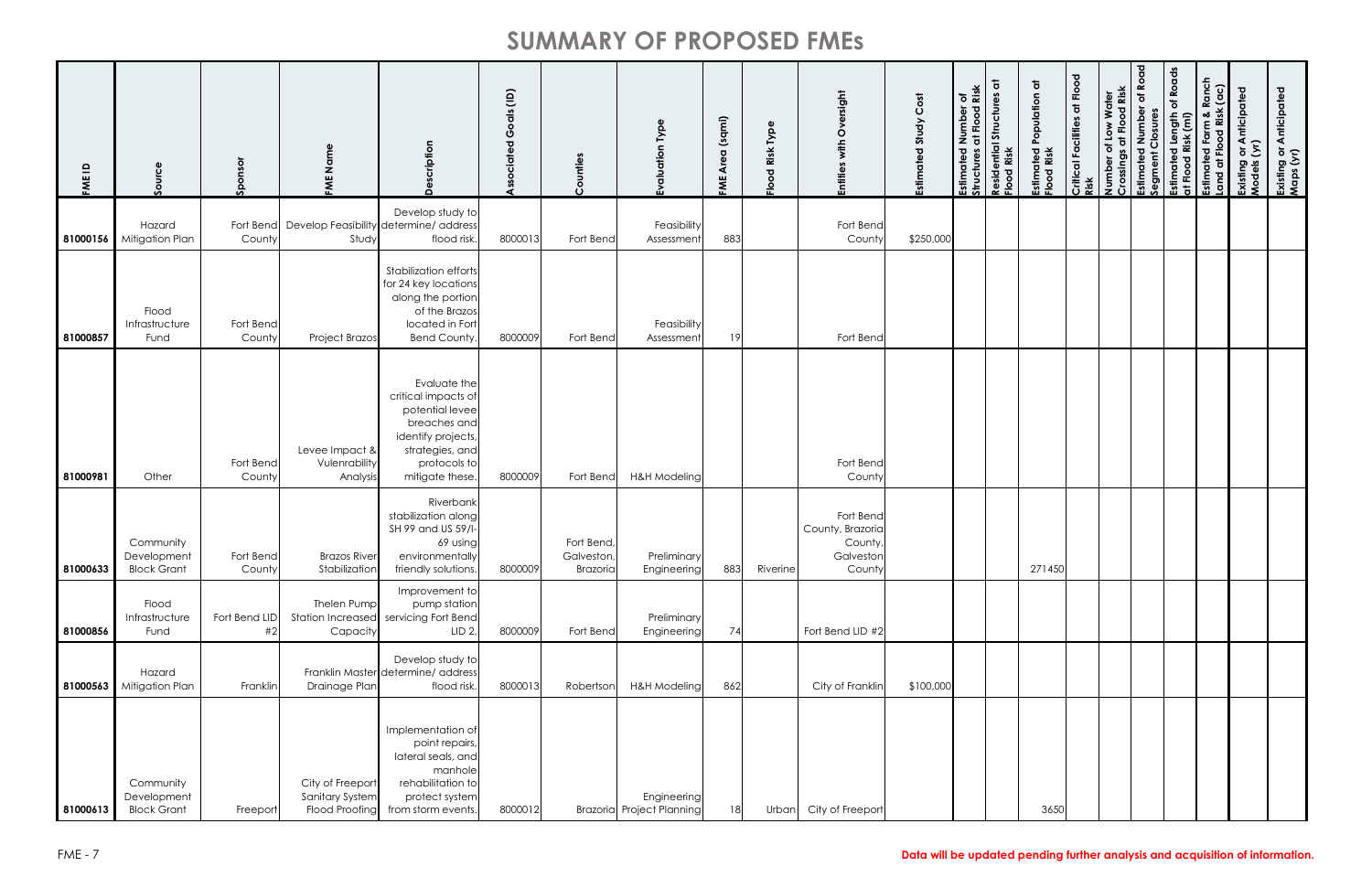| $\mathbf{a}$<br>FME | Source                             | Sponsor               | Name<br>FME                                       | cription<br>Ö٥<br>≏                                                                                               | $\widehat{e}$<br>ď<br>o<br>O<br>$\overline{a}$ | ounti<br>$\mathbf{r}$ | Type<br>Evaluation                       | Area (sqmi)<br>FME | Type<br>Risk<br>$\overline{8}$<br>$\circ$ | ersight<br>$\check{\delta}$<br>with<br><b>Entities</b> | Cost<br>Estimated Study | Number of<br>at Flood Risk<br>$\vec{z}$<br>ated<br>Estimated<br>Structures | ㅎ<br><b>Structures</b><br>Residential S<br>Flood Risk | Population at<br>Estimated I<br>Flood Risk | Critical Facilities at Flood<br>Risk | Number of Low Water<br>Crossings at Flood Risk | Road<br>$\overline{\mathbf{o}}$<br>Estimated Number c<br>Segment Closures | of Roads<br>Estimated Length a<br>at Flood Risk (mi) | Ranch<br>(ac)<br>Estimated Farm & R<br>Land at Flood Risk ( | ) or Anticipated<br>; (yr)<br>Existing<br>Models ( | Existing or Anticipated<br>Maps (yr) |
|---------------------|------------------------------------|-----------------------|---------------------------------------------------|-------------------------------------------------------------------------------------------------------------------|------------------------------------------------|-----------------------|------------------------------------------|--------------------|-------------------------------------------|--------------------------------------------------------|-------------------------|----------------------------------------------------------------------------|-------------------------------------------------------|--------------------------------------------|--------------------------------------|------------------------------------------------|---------------------------------------------------------------------------|------------------------------------------------------|-------------------------------------------------------------|----------------------------------------------------|--------------------------------------|
|                     | Hazard<br>81000312 Mitigation Plan | Freestone<br>County   | Freestone County<br>Plan                          | Develop study to<br>Master Drainage determine/ address<br>flood risk.                                             | 8000013                                        | Freestone             | <b>H&amp;H Modeling</b>                  | 1017               |                                           | Freestone<br>County                                    | \$100,000               |                                                                            |                                                       |                                            |                                      |                                                |                                                                           |                                                      |                                                             |                                                    |                                      |
|                     | Hazard<br>81000313 Mitigation Plan | Freestone<br>County   | Freestone Riverine<br>Master Plan                 | Develop study to<br>Erosion Control determine/ address<br>flood risk.                                             | 8000013                                        | Freestone             | <b>H&amp;H Modeling</b>                  | 888                |                                           | Freestone<br>County                                    | \$100,000               |                                                                            |                                                       |                                            |                                      |                                                |                                                                           |                                                      |                                                             |                                                    |                                      |
| 81000041            | Survey                             | Fulshear              | <b>Fulshear Lakes</b><br>Drainage<br>Improvements | Proposal of<br>drainage<br>infrastructure<br>related to new<br>development and<br>no negative<br>impact analysis. | 8000009                                        | Fort Bend             | Preliminary<br>Engineering               | 883                | Riverine                                  | City of Fulshear                                       |                         |                                                                            |                                                       |                                            |                                      |                                                |                                                                           |                                                      |                                                             | 2020                                               | 2020                                 |
|                     | Hazard<br>81000579 Mitigation Plan | Glen Rose             | Drainage Plan                                     | Develop study to<br>Glen Rose Master determine/ address<br>flood risk.                                            | 8000013                                        | Somervell             | <b>H&amp;H Modeling</b>                  | 191                |                                           | City of Glen<br>Rose                                   | \$75,000                |                                                                            |                                                       |                                            |                                      |                                                |                                                                           |                                                      |                                                             |                                                    |                                      |
| 81000366            | Hazard<br>Mitigation Plan          | Godley                | Hazardous Dams                                    | Develop study to<br>Inundation Study of determine/ address<br>flood risk.                                         | 8000013                                        | Johnson               | Study on Flood<br>Preparedness           | 731                |                                           | City of Godley                                         | \$75,000                |                                                                            |                                                       |                                            |                                      |                                                |                                                                           |                                                      |                                                             |                                                    |                                      |
|                     | Hazard<br>81000278 Mitigation Plan | Hamilton              | Dam Failure Study                                 | Develop study to<br>Hamilton City Lake determine/ address<br>flood risk.                                          | 8000013                                        | Hamilton              | <b>H&amp;H Modeling</b>                  | 1082               |                                           | City of Hamilton                                       | \$100,000               |                                                                            |                                                       |                                            |                                      |                                                |                                                                           |                                                      |                                                             |                                                    |                                      |
|                     | Hazard<br>81000277 Mitigation Plan |                       | Cow House Creek<br>Hamilton Retention Structure   | Addition of<br>retention facility to<br>contain flood<br>waters and<br>mitigate flooding.                         | 8000009                                        |                       | Engineering<br>Hamilton Project Planning |                    |                                           | City of Hamilton                                       |                         |                                                                            |                                                       |                                            |                                      |                                                |                                                                           |                                                      |                                                             |                                                    |                                      |
|                     | Hazard<br>81000282 Mitigation Plan | Hamilton<br>County    | Flood Study of<br>Area                            | Develop study to<br>Unincorporated determine/ address<br>flood risk.                                              | 8000013                                        | Hamilton              | Flood Mapping<br><b>Updates</b>          |                    |                                           | <b>Hamilton County</b>                                 | \$500,000               |                                                                            |                                                       |                                            |                                      |                                                |                                                                           |                                                      |                                                             |                                                    |                                      |
| 81000756            | Master Drainage<br>Plan            | <b>Harker Heights</b> | Christina Circle<br>Drainage<br>Improvements      | Re-grading of cul-<br>de-sac to improve<br>drainage and<br>replacement of<br>existing flume.                      | 8000009                                        | Bell                  | Preliminary<br>Engineering               | 1082               | Riverine,<br>Urban                        | City of Harker<br><b>Heights</b>                       |                         |                                                                            |                                                       | 10                                         |                                      |                                                |                                                                           | 0.2                                                  |                                                             | 2015                                               |                                      |

#### FME - 8 **Data will be updated pending further analysis and acquisition of information.**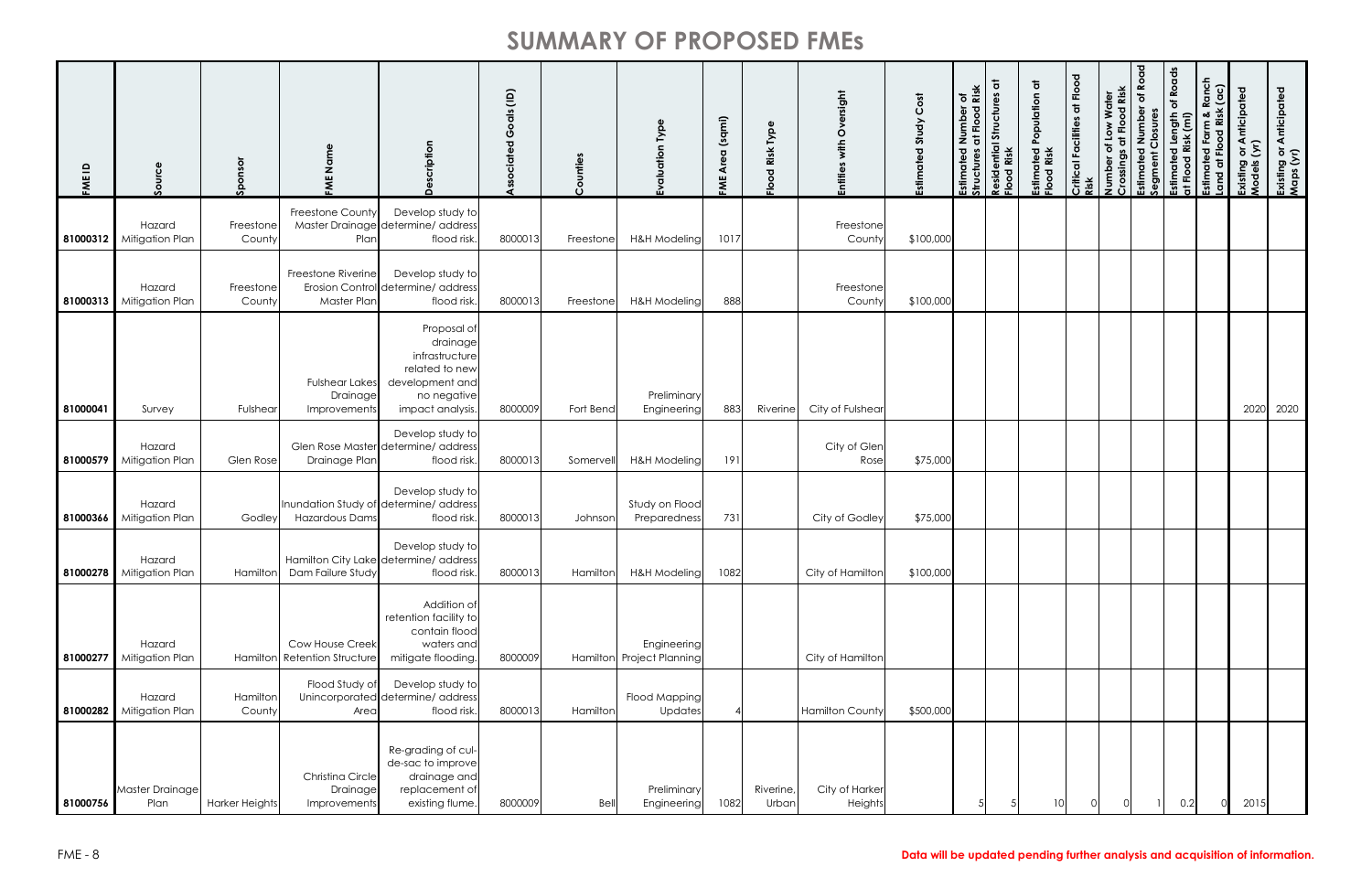| <b>FME ID</b> | Source                                         | Sponsor        | Name<br>FME                                                            | cription<br>စိ<br>◠                                                                                                         | $\widehat{\Xi}$<br>$\frac{2}{9}$<br>C<br>$\overline{\mathbf{o}}$ | $\overline{\mathbf{o}}$<br>$\mathbf{r}$ | <b>PVP</b><br>Evaluation                   | (sqmi)<br>Area<br>FME | Type<br>Risk<br>g<br>$\circ$<br>ᇎ | Oversight<br>with<br>Entities | Cost<br>Estimated Study | of<br>Risk<br>mber<br>Flood<br>$\bar{z}$<br>$\overline{a}$<br>ated<br>Estimated<br>Structures | ਰ<br>Residential Structures<br>Flood Risk | Population at<br>Estimated<br>Flood Risk | Critical Facilities at Flood<br>Risk | Water<br>od Risk<br>Elo<br>Low<br>$\overline{\mathbf{5}}$<br>$\mathbf{\ddot{o}}$<br>Number<br>Crossings<br>ssing | Road<br>Ⴆ<br>Number<br>losur<br>Ū<br>Estimated<br>igment<br>ഄഁ | of Roads<br>Estimated Length<br>at Flood Risk (mi) | anch<br>$($ ac $)$<br>ed Farm & F<br>· Flood Risk<br>ated<br>$\overline{\sigma}$<br>Land<br>Estim | Existing or Anticipated<br>Models (yr) | Anticipated<br>Existing or .<br>Maps (yr) |
|---------------|------------------------------------------------|----------------|------------------------------------------------------------------------|-----------------------------------------------------------------------------------------------------------------------------|------------------------------------------------------------------|-----------------------------------------|--------------------------------------------|-----------------------|-----------------------------------|-------------------------------|-------------------------|-----------------------------------------------------------------------------------------------|-------------------------------------------|------------------------------------------|--------------------------------------|------------------------------------------------------------------------------------------------------------------|----------------------------------------------------------------|----------------------------------------------------|---------------------------------------------------------------------------------------------------|----------------------------------------|-------------------------------------------|
| 81000757      | Master Drainage<br>Plan                        | Harker Heights | Indian Trai<br>Downstream<br>Channe<br>Improvements                    | Channel<br>improvements                                                                                                     | 8000009                                                          | Bell                                    | Preliminary<br>Engineering                 | 1131                  | Riverine,<br>Urban                | City of Harker<br>Heights     |                         |                                                                                               |                                           |                                          | $\cap$                               |                                                                                                                  |                                                                | 0.2                                                |                                                                                                   | 2015                                   |                                           |
| 81000762      | Master Drainage<br>Plan                        | Harker Heights | <b>Warriors Path</b><br>Drainage<br>Improvements                       | Drainage channel<br>and structure<br>improvements                                                                           | 8000009                                                          | Bell                                    | Preliminary<br>Engineering                 | 1082                  | Riverine,<br>Urban                | City of Harker<br>Heights     |                         |                                                                                               |                                           | R                                        |                                      |                                                                                                                  |                                                                | 0.15                                               |                                                                                                   |                                        | 2015 2015                                 |
| 81000567      | Hazard<br>Mitigation Plan                      | Hearne         | Drainage Plan                                                          | Develop study to<br>Hearne Master determine/ address<br>flood risk                                                          | 8000013                                                          | Robertson                               | H&H Modeling                               | 862                   |                                   | City of Hearne                | \$100,000               |                                                                                               |                                           |                                          |                                      |                                                                                                                  |                                                                |                                                    |                                                                                                   |                                        |                                           |
| 81000641      | Community<br>Development<br><b>Block Grant</b> | Hempstead      | Hempstead<br>Citywide Drainage<br>Project                              | Improvements to<br>roadside ditch and<br>addition of 2<br>detention facilities                                              | 8000009                                                          | Waller                                  | Preliminary<br>Engineering                 |                       | Riverine,<br>Urban                | City of<br>Hempstead          |                         |                                                                                               |                                           | 6305                                     |                                      |                                                                                                                  |                                                                |                                                    |                                                                                                   |                                        |                                           |
| 81000626      | Community<br>Development<br><b>Block Grant</b> | Holiday Lakes  | Town of Holiday<br>Lakes Hurricane<br><b>Harvey HUD</b><br>Application | Improvements to<br>road drainage at<br>several locations<br>and addition of<br>sluice gates into<br>the drainage<br>system. | 8000009                                                          | <b>Brazoria</b>                         | Preliminary<br>Engineering                 |                       | Urban,<br>Riverine                | Town of Holiday<br>Lakes      |                         |                                                                                               |                                           | 950                                      |                                      |                                                                                                                  |                                                                |                                                    |                                                                                                   |                                        |                                           |
|               | Hazard<br>81000181 Mitigation Plan             | Hood County    | <b>H&amp;H Detailed</b><br>"A" Areas                                   | Develop study to<br>Analysis for Zone determine/ address<br>flood risk.                                                     | 8000013                                                          | Hood                                    | H&H Modeling                               | 883                   |                                   | <b>Hood County</b>            | \$1,000,000             |                                                                                               |                                           |                                          |                                      |                                                                                                                  |                                                                |                                                    |                                                                                                   |                                        |                                           |
| 81000934      | <b>Flood Protection</b><br>Plan                | Jarrell        | Low Water Crossing<br>Monitoring &<br>Mitigation                       | Install automated<br>warning devices or<br>elevate 2 low<br>water crossings on<br>CR 305.                                   | 8000007                                                          | Williamson                              | Preliminary<br>Engineering                 | 1131                  |                                   | City of Jarrell               |                         |                                                                                               |                                           |                                          |                                      |                                                                                                                  |                                                                |                                                    |                                                                                                   |                                        |                                           |
| 81000936      | <b>Flood Protection</b><br>Plan                | Jarrell        | <b>Lift Station</b><br>Floodproofing                                   | Flood proof city lift<br>stations or improve<br>culverts to lessen<br>flood risk.                                           | 8000012                                                          |                                         | Engineering<br>Williamson Project Planning | 55                    |                                   | City of Jarrell               |                         |                                                                                               |                                           |                                          |                                      |                                                                                                                  |                                                                |                                                    |                                                                                                   |                                        |                                           |
|               | Hazard<br>81000359 Mitigation Plan             | County         | <b>Hazardous Dams</b>                                                  | Develop study to<br>Johnson Inundation Study of determine/address<br>flood risk.                                            | 8000013                                                          | Johnson                                 | Study on Flood<br>Preparedness             | 731                   |                                   | Johnson County                | \$75,000                |                                                                                               |                                           |                                          |                                      |                                                                                                                  |                                                                |                                                    |                                                                                                   |                                        |                                           |

#### FME - 9 **Data will be updated pending further analysis and acquisition of information.**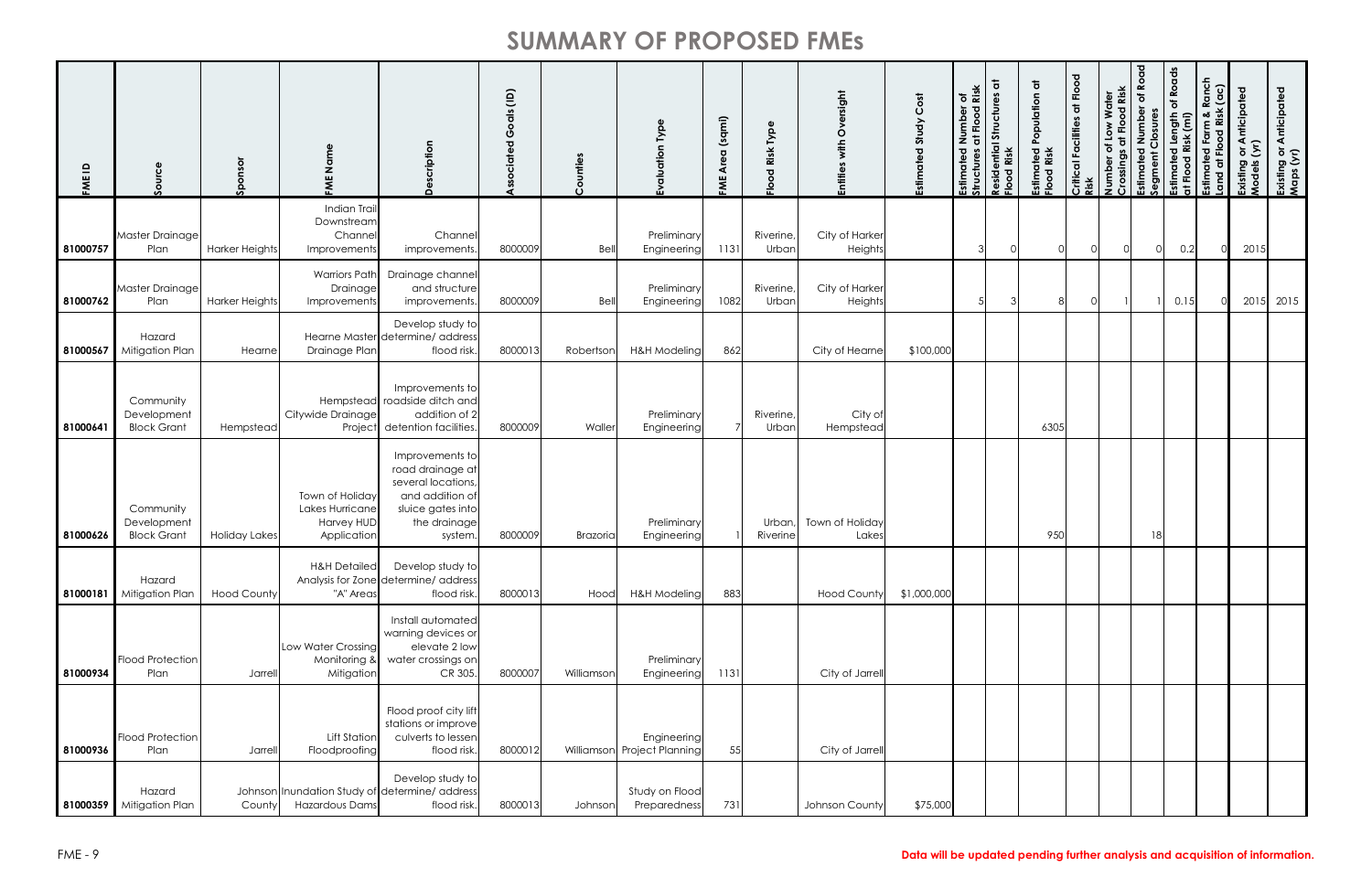| FME ID   | Source                                         | Sponsor     | Name<br>FME                                                    | cription<br>$\Omega$                                                                                   | als (ID)<br>ပ<br>$\overline{6}$<br>ciate | ountie<br>$\mathfrak{c}$ | <b>Type</b><br>Evaluation        | (sqmi)<br><b>Area</b><br>FME | Type<br>Risk<br>$\overline{\mathbf{g}}$<br>$\tilde{e}$ | with Oversight<br><b>Entities</b> | Cost<br>Estimated Study | Risk<br>৳<br>Flood<br>Number<br>ã<br>Estimated<br>Structures | ㅎ<br>Residential Structures<br>Flood Risk | Population at<br>Estimated I<br>Flood Risk | Critical Facilities at Flood<br>Risk | Number of Low Water<br>Crossings at Flood Risk<br>ssings | of Road<br>Estimated Number<br>Segment Closures<br>stimated<br>ய் ம | of Roads<br>Estimated Length<br>at Flood Risk (mi) | Ranch<br>(a)<br>nated Farm & R<br>I at Flood Risk (<br>Land<br>Estim | <b>J</b> or Anticipated<br>i (yr)<br>Existing<br>Models ( | Existing or Anticipated<br>Maps (yr) |
|----------|------------------------------------------------|-------------|----------------------------------------------------------------|--------------------------------------------------------------------------------------------------------|------------------------------------------|--------------------------|----------------------------------|------------------------------|--------------------------------------------------------|-----------------------------------|-------------------------|--------------------------------------------------------------|-------------------------------------------|--------------------------------------------|--------------------------------------|----------------------------------------------------------|---------------------------------------------------------------------|----------------------------------------------------|----------------------------------------------------------------------|-----------------------------------------------------------|--------------------------------------|
| 81000617 | Community<br>Development<br><b>Block Grant</b> | Jones Creek | Village of Jones<br>Creek Flood<br>Mitigation                  | Improvement and<br>upgrade of many<br>drainage features<br>throughout the<br>Village of Jones<br>Creek | 8000009                                  | <b>Brazoria</b>          | Study on Flood<br>Preparedness   | 1482                         | Urban                                                  | Village of Jones<br>Creek         |                         |                                                              |                                           | 1101                                       |                                      |                                                          |                                                                     |                                                    |                                                                      |                                                           |                                      |
|          | Hazard<br>81000368 Mitigation Plan             | Joshua      | Hazardous Dams                                                 | Develop study to<br>Inundation Study of determine/ address<br>flood risk.                              | 8000013                                  | Johnson                  | Study on Flood<br>Preparedness   |                              |                                                        | City of Joshua                    | \$75,000                |                                                              |                                           |                                            |                                      |                                                          |                                                                     |                                                    |                                                                      |                                                           |                                      |
| 81000782 | Capital<br>Improvement<br>Project              | Killeen     | <b>Bunny Trail</b><br>Drainage<br>Improvements                 | Preliminary<br>engineering to<br>determine<br>drainage<br>improvements                                 | 8000009                                  | Bell                     | Feasibility<br>Assessment        | 883                          | Urban                                                  | City of Killeen                   |                         |                                                              |                                           |                                            |                                      |                                                          |                                                                     |                                                    |                                                                      | 2012                                                      | 2012                                 |
|          | Hazard<br>81000378 Mitigation Plan             | Lee County  | Improve Flood Risk<br>Assessmen                                | Increase<br>awareness of flood<br>risk and hazards                                                     | 8000019                                  | Lee                      | Study on Flood<br>Preparedness   | 631                          |                                                        | Lee County                        |                         |                                                              |                                           |                                            |                                      |                                                          |                                                                     |                                                    |                                                                      |                                                           |                                      |
|          | Hazard<br>81000379 Mitigation Plan             |             | Floodplain<br>Lee County Management Plan                       | Establish plan to<br>maintain and<br>preserve<br>floodplains.                                          | 8000003                                  | Lee                      | Study on Flood<br>Preparedness   | 631                          |                                                        | Lee County                        | \$10,000                |                                                              |                                           |                                            |                                      |                                                          |                                                                     |                                                    |                                                                      |                                                           |                                      |
|          | Hazard<br>81000384 Mitigation Plan             | Lee County  | Study                                                          | Develop study to<br>Project Prioritization determine/address<br>flood risk.                            | 8000013                                  | Lee                      | Preliminary<br>Engineering       | 631                          |                                                        | Lee County                        | \$100,000               |                                                              |                                           |                                            |                                      |                                                          |                                                                     |                                                    |                                                                      |                                                           |                                      |
| 81000385 | Hazard<br><b>Mitigation Plan</b>               | Lee County  | H&H Study of<br><b>Cumins Creek</b><br>Watershed Site 1<br>Dam | Develop study to<br>determine/ address<br>flood risk.                                                  | 8000013                                  | Lee                      | Regional<br>Watershed<br>Studies | 631                          |                                                        | Lee County                        | \$100,000               |                                                              |                                           |                                            |                                      |                                                          |                                                                     |                                                    |                                                                      |                                                           |                                      |
|          | Hazard<br>81000393 Mitigation Plan             | Leon County | Leon Riverine<br><b>Erosion Control</b><br>Master Plan         | Develop study to<br>I determine/ address<br>flood risk.                                                | 8000013                                  | Leon                     | Regional<br>Watershed<br>Studies | 54                           |                                                        | Leon County                       | \$100,000               |                                                              |                                           |                                            |                                      |                                                          |                                                                     |                                                    |                                                                      |                                                           |                                      |
|          | Hazard<br>81000388 Mitigation Plan             |             | Floodplain<br>Lexington Management Plan                        | Establish plan to<br>maintain and<br>preserve<br>floodplains.                                          | 8000003                                  | Lee                      | Study on Flood<br>Preparedness   | 631                          |                                                        | City of Lexington                 | \$10,000                |                                                              |                                           |                                            |                                      |                                                          |                                                                     |                                                    |                                                                      |                                                           |                                      |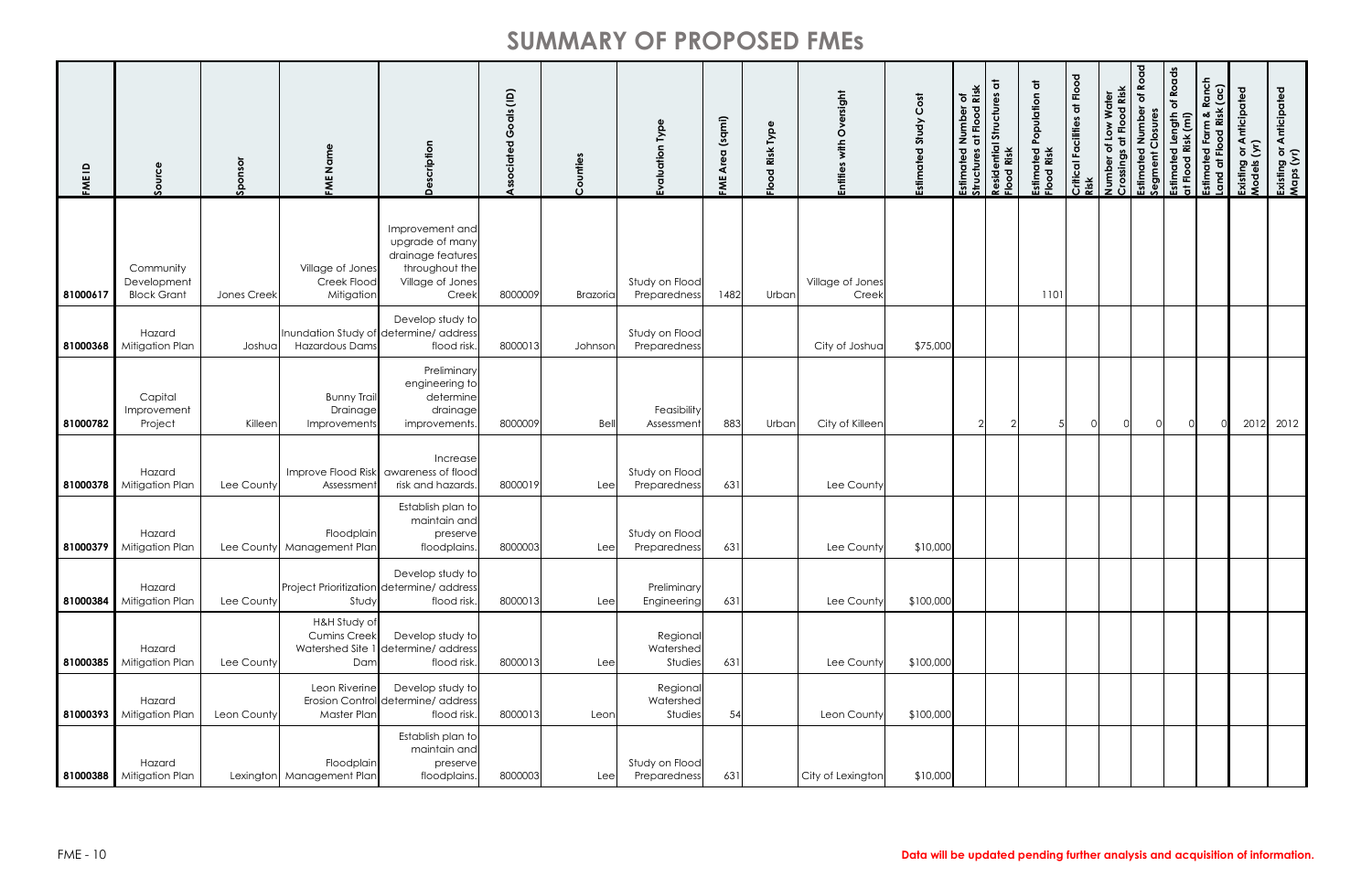| FME ID   | Source                                         | Sponsor                    | FME Name                                      | cription<br>စိ<br>Δ                                                                                              | $\widehat{\Xi}$<br>$\frac{1}{5}$<br>C<br>ट | Counti     | Type<br>Evaluation             | FME Area (sqmi) | Risk Type<br>Flood | Entities with Oversight    | Cost<br>Estimated Study | of<br>Risk<br>at Flood<br>nber<br>$\overline{z}$<br>ated<br>Estimated<br>Structures | Residential Structures at<br>Flood Risk | Estimated Population at<br>Flood Risk | Critical Facilities at Flood<br>Risk | Number of Low Water<br>Crossings at Flood Risk<br>ssings | Estimated Number of Road<br>Segment Closures | of Roads<br>Estimated Length (<br>at Flood Risk (mi) | Estimated Farm & Ranch<br>Land at Flood Risk (ac) | Existing or Anticipated<br>Models (yr) | Existing or Anticipated<br>Maps (yr) |
|----------|------------------------------------------------|----------------------------|-----------------------------------------------|------------------------------------------------------------------------------------------------------------------|--------------------------------------------|------------|--------------------------------|-----------------|--------------------|----------------------------|-------------------------|-------------------------------------------------------------------------------------|-----------------------------------------|---------------------------------------|--------------------------------------|----------------------------------------------------------|----------------------------------------------|------------------------------------------------------|---------------------------------------------------|----------------------------------------|--------------------------------------|
| 81000635 | Community<br>Development<br><b>Block Grant</b> | Lexington                  | City of Lexington<br>Drainage<br>Improvements | Storm sewer,<br>culvert, and<br>drainage ditch<br>improvements at 3<br>areas of interest                         | 8000009                                    | Lee        | Preliminary<br>Engineering     |                 |                    | Urban City of Lexington    |                         |                                                                                     |                                         | 1300                                  |                                      |                                                          |                                              |                                                      |                                                   |                                        |                                      |
| 81000939 | <b>Flood Protection</b><br>Plan                | Lower Brushy<br>Creek WCID | Dam Emergency<br><b>Action Plan</b>           | Complete EAPs for<br>Sites 9, 29, 2, 3, 6, 7,<br>17, 18, and 25 to<br>be in complince<br>with TCEQ<br>standards. | 8000013                                    | Williamson | Study on Flood<br>Preparedness | 1131            |                    | Lower Brushy<br>Creek WCID |                         |                                                                                     |                                         |                                       |                                      |                                                          |                                              |                                                      |                                                   |                                        |                                      |
| 81000941 | <b>Flood Protection</b><br>Plan                | Lower Brushy<br>Creek WCID | <b>Mustang Creek</b><br>Study                 | Detailed H&H<br>modeling to<br>mitigate flooding<br>from Upper<br>Mustang Creek on<br>the City of Taylor.        | 8000009                                    | Williamson | <b>H&amp;H Modeling</b>        | 1131            |                    | Lower Brushy<br>Creek WCID |                         |                                                                                     |                                         |                                       |                                      |                                                          |                                              |                                                      |                                                   |                                        |                                      |
| 81000942 | <b>Flood Protection</b><br>Plan                | Lower Brushy<br>Creek WCID | <b>Stream Crossing</b><br>Upgrades            | Upgrade crossings<br>at CR 368, 369, 445,<br>and 424.                                                            | 8000007                                    | Williamson | <b>H&amp;H Modeling</b>        | 1131            |                    | Lower Brushy<br>Creek WCID |                         |                                                                                     |                                         |                                       |                                      |                                                          |                                              |                                                      |                                                   |                                        |                                      |
|          | Hazard<br>81000413 Mitigation Plan             | Madison<br>County          | Study                                         | Develop study to<br>Dam Inundation determine/ address<br>flood risk.                                             | 8000013                                    | Madison    | Study on Flood<br>Preparedness |                 |                    | <b>Madison County</b>      | \$50,000                |                                                                                     |                                         |                                       |                                      |                                                          |                                              |                                                      |                                                   |                                        |                                      |
| 81000292 | Hazard<br>Mitigation Plan                      | Milam County               | <b>Identify Flood</b><br>H&H Study            | Develop study to<br>Hazards through determine/ address<br>flood risk.                                            | 8000013                                    | Milam      | H&H Modeling                   | 833             |                    | Milam County               | \$3,000,000             |                                                                                     |                                         |                                       |                                      |                                                          |                                              |                                                      |                                                   |                                        |                                      |
|          | Hazard<br>81000298 Mitigation Plan             | Milano                     | H&H Study to<br>Determine<br>Projects         | Develop study to<br>Improvement determine/ address<br>flood risk.                                                | 8000013                                    | Milam      | H&H Modeling                   | 1017            |                    | City of Milano             | \$75,000                |                                                                                     |                                         |                                       |                                      |                                                          |                                              |                                                      |                                                   |                                        |                                      |
| 81000640 | Community<br>Development<br><b>Block Grant</b> | Milano                     | Citywide Road and<br>Drainage<br>Improvements | Street'<br>City of Milano improvements and<br>addition of<br>accompanying<br>drainage features.                  | 8000009                                    | Milam      | Preliminary<br>Engineering     |                 | Urban              | City of Milano             |                         |                                                                                     |                                         | 445                                   |                                      |                                                          |                                              |                                                      |                                                   |                                        |                                      |

#### FME - 11 **Data will be updated pending further analysis and acquisition of information.**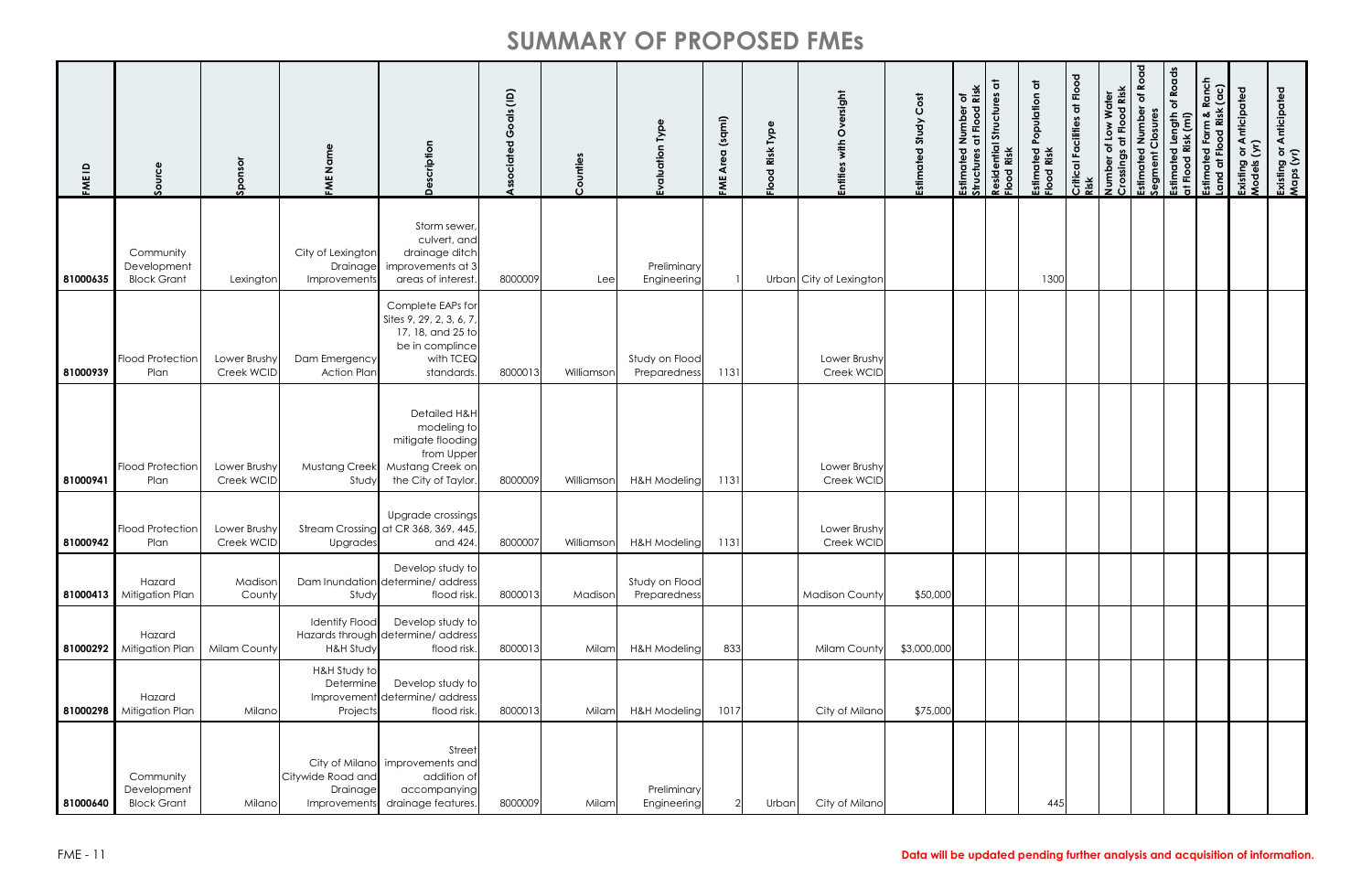| FME ID   | Source                                         | Sponsor              | FME                                                                  | ႅ<br>Δ                                                                                                                            | $\widehat{\Xi}$ | $\overline{5}$<br>$\Omega$ | Type<br>Evaluation                              | (sqmi)<br>Area<br>FME | Type<br>Risk<br>$\overline{8}$<br>은 | ersight<br>ò<br>with<br>Entities             | Estimated Study Cost | of<br>Risk<br>at Flood<br>$\Omega$<br>Estimatec<br>Structures | $\overline{5}$<br>Residential Structures<br>Flood Risk | Population at<br>Estimated<br>Flood Risk | Critical Facilities at Flood<br>Risk | Water<br>od Risk<br>Number of Low V<br>Crossings at Floc | of Road<br><b>1 Number</b><br>Closures<br>stimated | of Roads<br>Estimated Length<br>at Flood Risk (mi) | Ranch<br>(ac)<br>nated Farm & R<br>  at Flood Risk (<br>Land | <b>j</b> or Anticipated<br>; (yr)<br>Existing<br>Models | Existing or Anticipated<br>Maps (yr) |
|----------|------------------------------------------------|----------------------|----------------------------------------------------------------------|-----------------------------------------------------------------------------------------------------------------------------------|-----------------|----------------------------|-------------------------------------------------|-----------------------|-------------------------------------|----------------------------------------------|----------------------|---------------------------------------------------------------|--------------------------------------------------------|------------------------------------------|--------------------------------------|----------------------------------------------------------|----------------------------------------------------|----------------------------------------------------|--------------------------------------------------------------|---------------------------------------------------------|--------------------------------------|
| 81000333 | Hazard<br>Mitigation Plan                      | Navasota             | <b>Cedar Creek</b>                                                   | Develop study to<br>Drainage Study of determine/ address<br>flood risk.                                                           | 8000013         | Grimes                     | Regional<br>Watershed<br>Studies                | 30                    |                                     | City of Navasota                             | \$150,000            |                                                               |                                                        |                                          |                                      |                                                          |                                                    |                                                    |                                                              |                                                         |                                      |
|          | Hazard<br>81000334 Mitigation Plan             | Navasota             | Drainage Study of<br>Tributary                                       | Develop study to<br>Sandy Creek determine/ address<br>flood risk.                                                                 | 8000013         | Grimes                     | Regional<br>Watershed<br>Studies                | 54                    |                                     | City of Navasota                             | \$91,500             |                                                               |                                                        |                                          |                                      |                                                          |                                                    |                                                    |                                                              |                                                         |                                      |
| 81000634 | Community<br>Development<br><b>Block Grant</b> | Navasota             | City of Navasota<br><b>Harvey State</b><br><b>Mitigation Project</b> | Drainage and<br>street<br>improvements<br>along 3 major<br>routes integral to<br>the City.                                        | 8000009         | Grimes                     | Preliminary<br>Engineering                      |                       | Urban                               | City of<br>Navasota,<br><b>Grimes County</b> |                      |                                                               |                                                        | 6998                                     |                                      |                                                          |                                                    |                                                    |                                                              |                                                         |                                      |
| 81000534 | Hazard<br>Mitigation Plan                      | Olney                | Flood Risk Study                                                     | Develop study to<br>Comprehensive determine/ address<br>flood risk.                                                               | 8000013         | Young                      | Study on Flood<br>Preparedness                  | 928                   |                                     | City of Olney                                | \$1,000,000          |                                                               |                                                        |                                          |                                      |                                                          |                                                    |                                                    |                                                              |                                                         |                                      |
| 81000616 | Community<br>Development<br><b>Block Grant</b> | Oyster Creek         | City of Oyster<br>Creek Sanitary<br>System Flood<br>Proofing         | Implementation of<br>point repairs,<br>lateral seals, and<br>manhole<br>rehabilitation to<br>protect system<br>from storm events. | 8000012         |                            | Engineering<br><b>Brazoria</b> Project Planning |                       | Urban                               | City of Oyster<br>Creek                      |                      |                                                               |                                                        | 1070                                     |                                      |                                                          |                                                    |                                                    |                                                              |                                                         |                                      |
|          | Hazard<br>81000198 Mitigation Plan             | <b>Parker County</b> | Study                                                                | Develop study to<br>Dam Inundation determine/ address<br>flood risk.                                                              | 8000013         | Parker                     | Study on Flood<br>Preparedness                  | 982                   |                                     | <b>Parker County</b>                         | \$50,000             |                                                               |                                                        |                                          |                                      |                                                          |                                                    |                                                    |                                                              |                                                         |                                      |
| 81000618 | Community<br>Development<br><b>Block Grant</b> | <b>Richmond</b>      | Glenwood Bayou<br>Drainage<br>Improvements                           | Improvement and<br>upgrade of many<br>drainage features<br>throughout<br>Glenwood Bayou.                                          | 8000009         | Brazoria                   | Preliminary<br>Engineering                      | 1482                  | Urban                               | Town of<br>Richwood                          |                      |                                                               |                                                        | 201                                      |                                      |                                                          |                                                    |                                                    |                                                              |                                                         |                                      |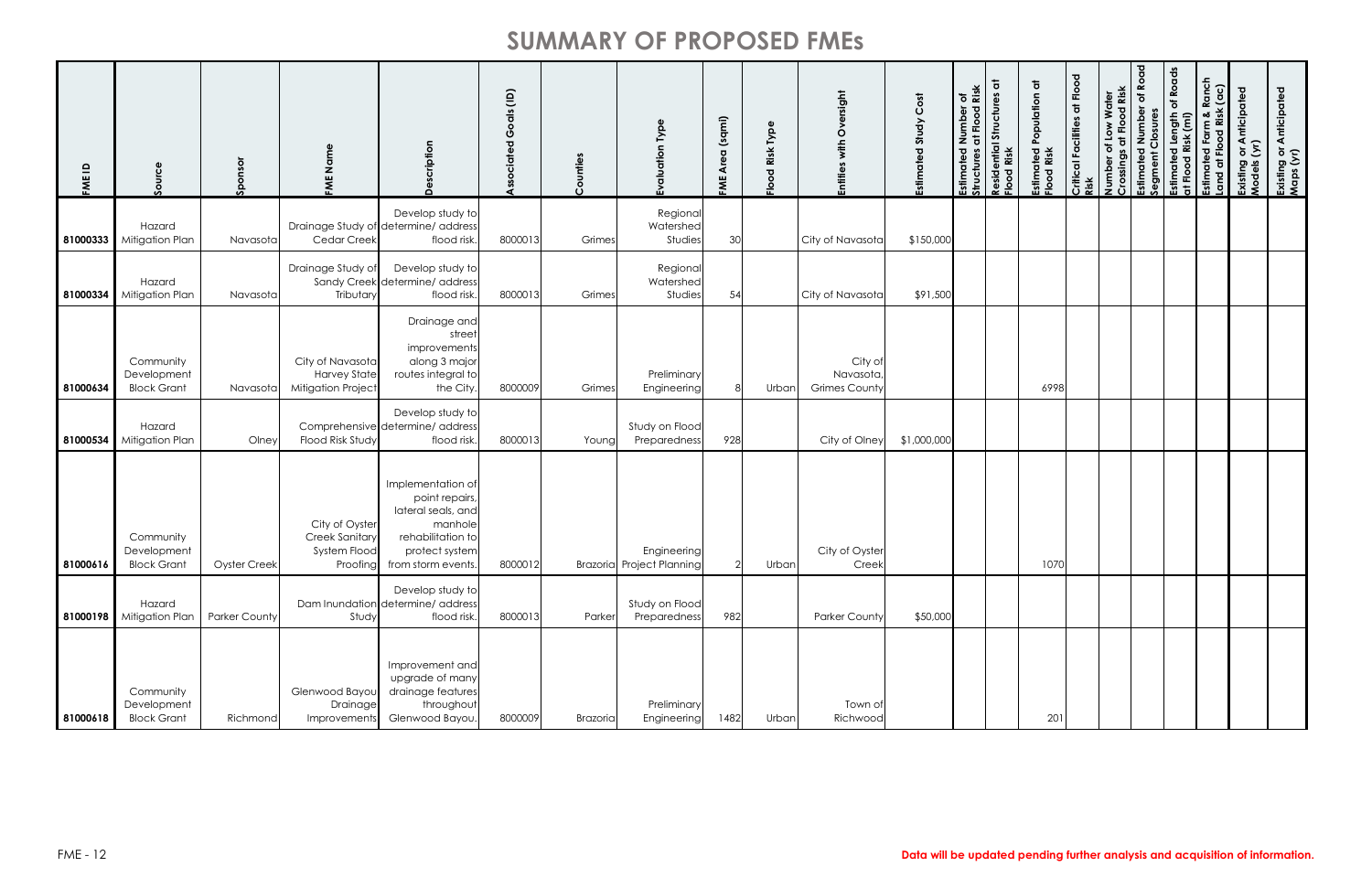| $\mathbf{a}$<br>FME | Source                                         | Sponsor             | Nam<br>FME                                              | δ<br>criptio<br>စိ<br>$\Omega$                                                                                   | $\widehat{\Xi}$<br>$\frac{2}{9}$<br>C<br>ᅐ | $\overline{5}$<br>$\mathfrak{c}$ | <b>Type</b><br>Evaluation               | (sqmi)<br>Area<br>FME | Type<br>Risk<br>$\overline{8}$<br>운 | ersight<br>ŏ<br>with<br>Entities | Cost<br>Study<br>Estimated | of<br>Risk<br>at Flood<br>Number<br>Estimated<br>Structures | ㅎ<br>ပ္မိ<br>Structur<br>Residential !<br>Flood Risk | Population at<br>Estimated I<br>Flood Risk | Critical Facilities at Flood<br>Risk | of Low Water<br>at Flood Risk<br>$\mathbf{\tilde{o}}$<br>ssings<br>Number<br>Crossings | Road<br>ð<br>d Number<br>Closures<br>stimated<br>egment | of Roads<br>Estimated Length<br>at Flood Risk (mi) | anch<br>(a <sub>c</sub> )<br>iated Farm & R<br>  at Flood Risk (<br>ated<br>Land<br>Estim | or Anticipated<br>  (yr)<br>xisting<br>Existing<br>Models | Anticipated<br>Existing or<br>Maps (yr) |
|---------------------|------------------------------------------------|---------------------|---------------------------------------------------------|------------------------------------------------------------------------------------------------------------------|--------------------------------------------|----------------------------------|-----------------------------------------|-----------------------|-------------------------------------|----------------------------------|----------------------------|-------------------------------------------------------------|------------------------------------------------------|--------------------------------------------|--------------------------------------|----------------------------------------------------------------------------------------|---------------------------------------------------------|----------------------------------------------------|-------------------------------------------------------------------------------------------|-----------------------------------------------------------|-----------------------------------------|
| 81000632            | Community<br>Development<br><b>Block Grant</b> | Richmond            | Richmond<br>Northside Drainage<br>Improvements          | Engineering study<br>to determine how<br>to elevate several<br>key structures<br>above base flood<br>elevations. | 8000012                                    | Fort Bend                        | Preliminary<br>Engineering              | 883                   |                                     | City of<br>Richmond              |                            |                                                             |                                                      |                                            |                                      |                                                                                        |                                                         |                                                    |                                                                                           |                                                           |                                         |
| 81000551            | Hazard<br>Mitigation Plan                      | Robertson<br>County | Robertson County<br>Plan                                | Develop study to<br>Master Drainage determine/ address<br>flood risk.                                            | 8000013                                    | Robertson                        | H&H Modeling                            | 862                   |                                     | Robertson<br>County              | \$100,000                  |                                                             |                                                      |                                            |                                      |                                                                                        |                                                         |                                                    |                                                                                           |                                                           |                                         |
| 81000553            | Hazard<br>Mitigation Plan                      | County              | Robertson Dam/Levee Failure determine/ address<br>Study | Develop study to<br>flood risk.                                                                                  | 8000013                                    | Robertson                        | Study on Flood<br>Preparedness          | 862                   |                                     | Robertson<br>County              | \$50,000 per<br>study      |                                                             |                                                      |                                            |                                      |                                                                                        |                                                         |                                                    |                                                                                           |                                                           |                                         |
| 81000300            | Hazard<br>Mitigation Plan                      | Rockdale            | H&H Study to<br>Determine<br>Improvement<br>Projects    | Develop study to<br>determine/ address<br>flood risk.                                                            | 8000013                                    | Milam                            | H&H Modeling                            | 1017                  |                                     | City of Rockdale                 | \$3,000,000                |                                                             |                                                      |                                            |                                      |                                                                                        |                                                         |                                                    |                                                                                           |                                                           |                                         |
| 81000636            | Community<br>Development<br><b>Block Grant</b> | Rockdale            | City of Rockdale<br>Supplemental<br>Drainage Project    | Addition of storm<br>sewer drainage to<br>supplement<br>roadside ditch                                           | 8000009                                    | Milam                            | Preliminary <sup>1</sup><br>Engineering |                       |                                     | Urban City of Rockdale           |                            |                                                             |                                                      |                                            |                                      |                                                                                        |                                                         |                                                    |                                                                                           |                                                           |                                         |
| 81000639            | Community<br>Development<br><b>Block Grant</b> | Rockdale            | Ham Branch<br><b>Watershed Flood</b><br>Mitigation      | Implementation of<br>several drainage<br>features and<br>streambank<br>stabilization.                            | 8000009                                    | Milam                            | Regional<br>Watershed<br>Studies        | 65                    | Riverine,                           | Urban City of Rockdale           |                            |                                                             |                                                      |                                            |                                      |                                                                                        |                                                         |                                                    |                                                                                           |                                                           |                                         |
| 81000767            | Master Drainage<br>Plan                        | Round Rock          | <b>Chisolm Valley</b>                                   | Additional<br>modeling to<br>determine<br>detention basin<br>improvements and<br>placement.                      | 8000009                                    | Williamson                       | Preliminary<br>Engineering              | 1082                  | Riverine,<br>Urban                  | City of Round<br>Rock            |                            | 120                                                         | 115                                                  | 290                                        |                                      |                                                                                        |                                                         |                                                    |                                                                                           |                                                           | 2014 2014                               |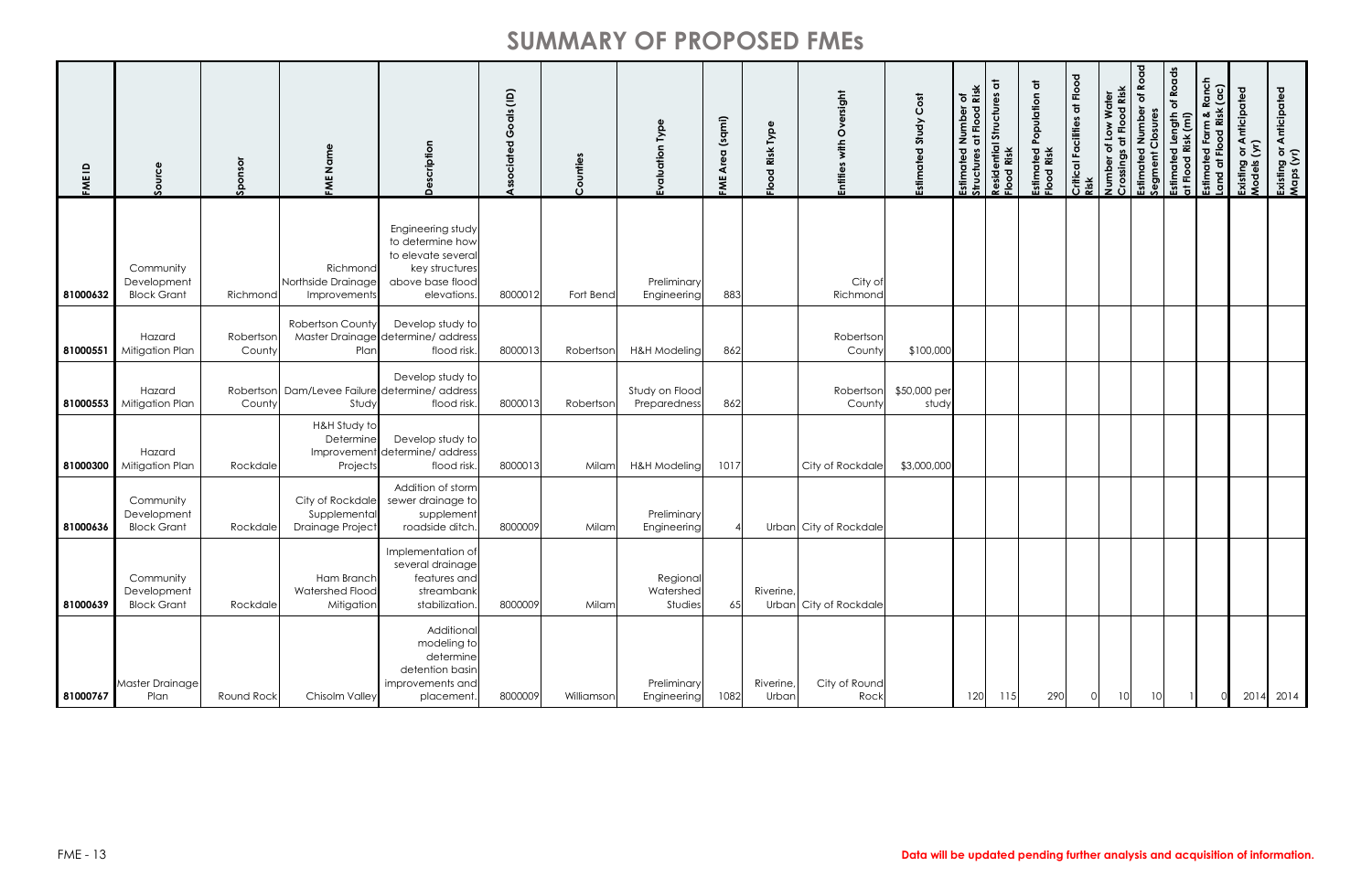| <b>FME ID</b> | Source                                         | Sponsor    | FME Name                                                                               | Description                                                                                                                     | als (ID)<br>$\circ$<br>ပ<br>$\overline{\mathbf{c}}$ | Counties   | Type<br>Evaluation                     | Area (sqmi)<br>FME | <b>Flood Risk Type</b> | with Oversight<br><b>Entities</b>                                                                      | Cost<br>Estimated Study | Number of<br>at Flood Risk<br>$\vec{z}$<br>iated<br>Estimated<br>Structures | $\overline{5}$<br>Residential Structures<br>Flood Risk | Estimated Population at<br>Flood Risk | Critical Facilities at Flood<br>Risk | Number of Low Water<br>Crossings at Flood Risk | Estimated Number of Road<br>Segment Closures | of Roads<br>Estimated Length ‹<br>at Flood Risk (mi) | Ranch<br>(a <sub>c</sub> )<br>Estimated Farm & I<br>Land at Flood Risk | Existing or Anticipated<br>Models (yr) | Existing or Anticipated<br>Maps (yr) |
|---------------|------------------------------------------------|------------|----------------------------------------------------------------------------------------|---------------------------------------------------------------------------------------------------------------------------------|-----------------------------------------------------|------------|----------------------------------------|--------------------|------------------------|--------------------------------------------------------------------------------------------------------|-------------------------|-----------------------------------------------------------------------------|--------------------------------------------------------|---------------------------------------|--------------------------------------|------------------------------------------------|----------------------------------------------|------------------------------------------------------|------------------------------------------------------------------------|----------------------------------------|--------------------------------------|
| 81000943      | <b>Flood Protection</b><br>Plan                |            | Lake Creek<br>Round Rock Structural Elevation                                          | Elevate or<br>floodproof<br>structures currently<br>in high risk areas.<br>Use H&H modeling<br>to prioritize<br>properties.     | 8000009                                             | Williamson | <b>H&amp;H Modeling</b>                | 59                 |                        | City of Round<br>Rock                                                                                  |                         |                                                                             |                                                        |                                       |                                      |                                                |                                              |                                                      |                                                                        |                                        |                                      |
| 81000944      | Flood Protection<br>Plan                       | Round Rock | Lake Creek<br>Tributary 2                                                              | Develop H&H<br>models for<br>watershed and<br>evaluate methods<br>to provide flood<br>protection to the<br>area.                | 8000009                                             | Williamson | <b>H&amp;H Modeling</b>                | 1131               |                        | City of Round<br>Rock                                                                                  |                         |                                                                             |                                                        |                                       |                                      |                                                |                                              |                                                      |                                                                        |                                        |                                      |
| 81000949      | Flood Protection<br>Plan                       | Round Rock |                                                                                        | Perform a detailed<br>study of the<br>watershed<br><b>Bull Branch including analyzing</b><br>Watershed Study the City Lake dam. | 8000013                                             | Williamson | <b>H&amp;H Modeling</b>                | 42                 |                        | City of Round<br>Rock                                                                                  |                         |                                                                             |                                                        |                                       |                                      |                                                |                                              |                                                      |                                                                        |                                        |                                      |
| 81000611      | Community<br>Development<br><b>Block Grant</b> | San Felipe | Town of San Felipe<br><b>Harvey State</b><br><b>Mitigation Project</b><br>Sienna South | Improvement and<br>upgrade of many<br>drainage features<br>throughout San<br>Felipe.<br>modifications to                        | 8000009                                             |            | Engineering<br>Austin Project Planning |                    | Riverine,<br>Urban     | Town of San<br>Felipe<br>County, City of                                                               |                         |                                                                             |                                                        | 710                                   |                                      |                                                |                                              |                                                      |                                                                        |                                        |                                      |
| 81000044      | Survey                                         | Sienna LID | Levee System<br>Drainage                                                               | mitigate<br>development in                                                                                                      | 8000009                                             | Fort Bend  | Preliminary<br>Engineering             | 883                | Riverine,<br>Urban     | Sienna, Fort<br><b>Bend County</b>                                                                     |                         |                                                                             |                                                        |                                       |                                      |                                                |                                              |                                                      |                                                                        |                                        | 2018 2018                            |
| 81000045      | Survey                                         | Sienna LID | Sienna North Levee<br><b>System Drainage</b>                                           | Channel<br>improvements to<br>mitigate flow<br>caused by<br>increased<br>development.                                           | 8000009                                             | Fort Bend  | Preliminary<br>Engineering             | 883                |                        | Fort Bend<br>County, City of<br>Sienna, Fort<br><b>Bend County</b><br>Drainage District,<br>Sienna LID |                         |                                                                             |                                                        |                                       |                                      |                                                |                                              |                                                      |                                                                        | 2004                                   | 2004                                 |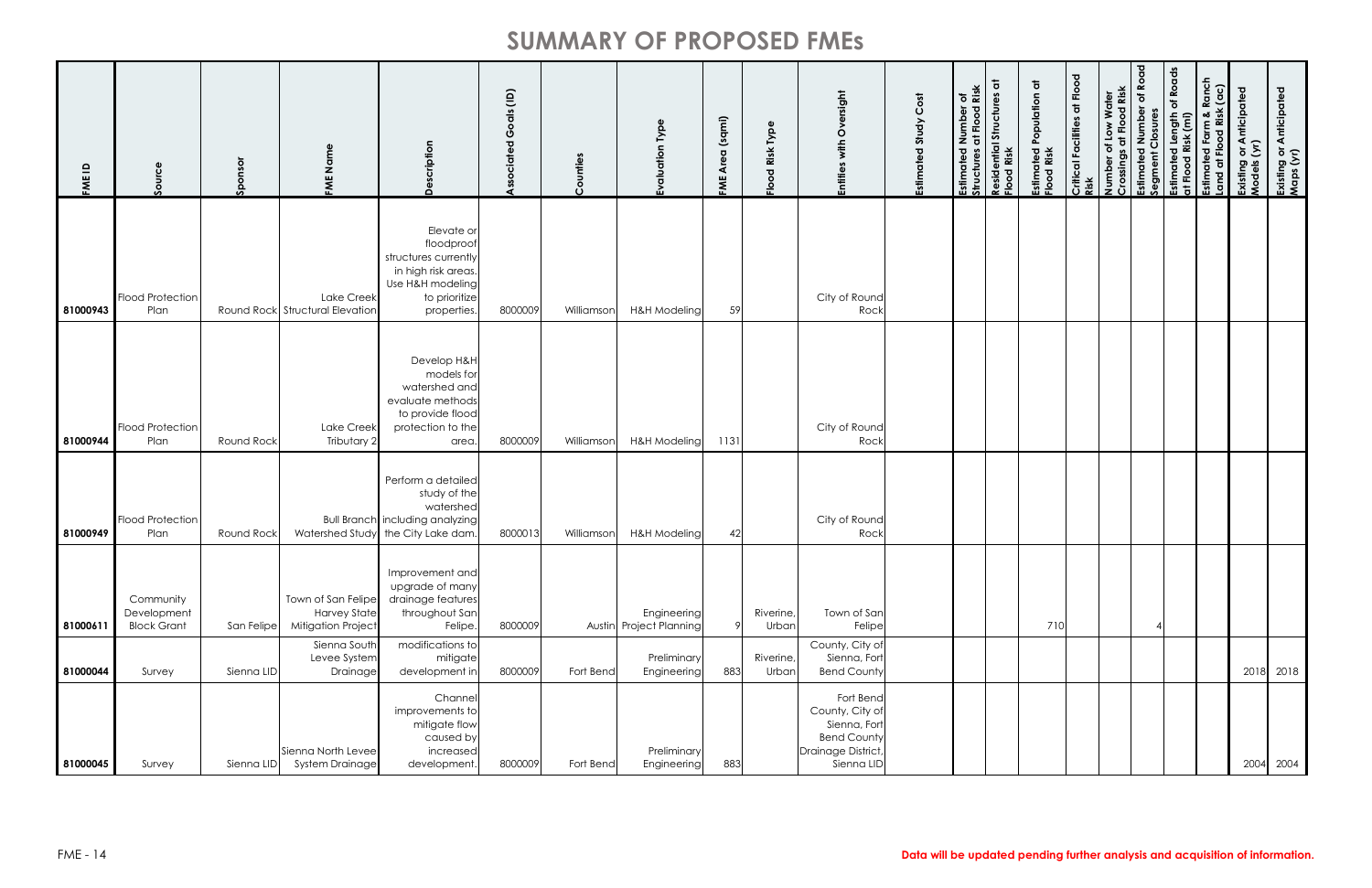| FME ID   | Source                             | Sponsor             | Name<br><b>EME</b>                                              | cription<br>č<br>$\Omega$                                                                                        | $\widehat{\Xi}$<br>$\frac{1}{5}$<br>O<br>τ | $\overline{5}$<br>$\mathbf{r}$ | Type<br>Evaluation                | Area (sqmi)<br>FME | Type<br>Risk<br>$\overline{8}$<br>$\circ$<br>$\overline{\mathbf{u}}$ | ersight<br>$\check{\delta}$<br>with<br>Entities | Cost<br>Estimated Study | of<br>Risk<br>at Flood<br>ber<br>Num<br>Estimated<br>Structures | $\overline{\sigma}$<br>Residential Structures<br>Flood Risk | Population at<br>Estimated<br>Flood Risk | Critical Facilities at Flood<br>Risk | Number of Low Water<br>Crossings at Flood Risk | Road<br>$\overline{\sigma}$<br>Estimated Number<br>Segment Closures | of Roads<br>Estimated Length c<br>at Flood Risk (mi) | Ranch<br>(ac)<br>Estimated Farm & I<br>Land at Flood Risk<br>Estimated | <b>g</b> or Anticipated<br>i (yr)<br>Existing<br>Models | Existing or Anticipated<br>Maps (yr) |
|----------|------------------------------------|---------------------|-----------------------------------------------------------------|------------------------------------------------------------------------------------------------------------------|--------------------------------------------|--------------------------------|-----------------------------------|--------------------|----------------------------------------------------------------------|-------------------------------------------------|-------------------------|-----------------------------------------------------------------|-------------------------------------------------------------|------------------------------------------|--------------------------------------|------------------------------------------------|---------------------------------------------------------------------|------------------------------------------------------|------------------------------------------------------------------------|---------------------------------------------------------|--------------------------------------|
| 81000865 | FIF & CIP                          | Sienna LID          | <b>Flat Bank Creek</b><br>Widening and<br>Clean-Out Project     | Improvements to<br><b>Flat Bank Creek</b>                                                                        | 8000009                                    | Fort Bend                      | Preliminary<br>Engineering        | 1131               |                                                                      | Sienna LID                                      |                         |                                                                 |                                                             |                                          |                                      |                                                |                                                                     |                                                      |                                                                        |                                                         |                                      |
|          | Hazard<br>81000574 Mitigation Plan | Somervell<br>County | Dam Failure Study                                               | Develop study to<br>determine/ address<br>flood risk.                                                            | 8000013                                    | Somervell                      | Study on Flood<br>Preparedness    | 191                |                                                                      | Somervell<br>County                             | \$75,000                |                                                                 |                                                             |                                          |                                      |                                                |                                                                     |                                                      |                                                                        |                                                         |                                      |
| 81000188 | Hazard<br>Mitigation Plan          | Strawn              | Study to Identify<br><b>Flood Prone Areas</b>                   | Develop study to<br>Mitigations for determine/ address<br>flood risk.                                            | 8000013                                    | Palo Pinto                     | <b>H&amp;H Modeling</b>           | 439                |                                                                      | City of Strawn                                  | \$5,000                 |                                                                 |                                                             |                                          |                                      |                                                |                                                                     |                                                      |                                                                        |                                                         |                                      |
| 81000068 | Survey - MDP                       | Sugar Land          | Sugar Land MDP<br>Funding<br>Procurement                        | Consider funding<br>mechanisms for<br>drainage projects,<br>operations, and<br>maintenance.                      | 8000009                                    | Fort Bend                      | Study on Flood<br>Preparedness    | 883                |                                                                      | City of Sugar<br>Land                           |                         |                                                                 |                                                             |                                          |                                      |                                                |                                                                     |                                                      |                                                                        |                                                         |                                      |
| 81000073 | Survey - MDP                       | Sugar Land          | Sugar Land MDP<br>Evaluate Ranking                              | Identify criteria to<br>evaluate and rank<br>Criteria drainage problems                                          | 8000009                                    | Fort Bend                      | Study on Flood<br>Preparedness    | 883                |                                                                      | City of Sugar<br>Land                           |                         |                                                                 |                                                             |                                          |                                      |                                                |                                                                     |                                                      |                                                                        |                                                         |                                      |
| 81000075 | Survey - MDP                       | Sugar Land          | Sugar Land MDP<br><b>Master Drainage</b><br><b>Plan Updates</b> | Update ISWMM,<br>review<br>comprehensive<br>plan goals, update<br>detention facility<br>ownership and<br>assets. | 8000013                                    | Fort Bend                      | H&H Modeling                      | 883                |                                                                      | City of Sugar<br>Land                           |                         |                                                                 |                                                             |                                          |                                      |                                                |                                                                     |                                                      |                                                                        |                                                         |                                      |
| 81000090 | Capital<br>Improvement<br>Project  | Sugar Land          | Improvements -<br>Dam III Oyster<br>Creek                       | Structural<br>Flood Control improvements and<br>widening of Dam 3<br>to increase water<br>passing rate.          | 8000009                                    | Fort Bend                      | Preliminary<br><b>Engineering</b> |                    | Riverine                                                             | City of Sugar<br>Land                           |                         | 100                                                             | 100                                                         | 250                                      |                                      |                                                |                                                                     | 1.65                                                 |                                                                        | 2015                                                    |                                      |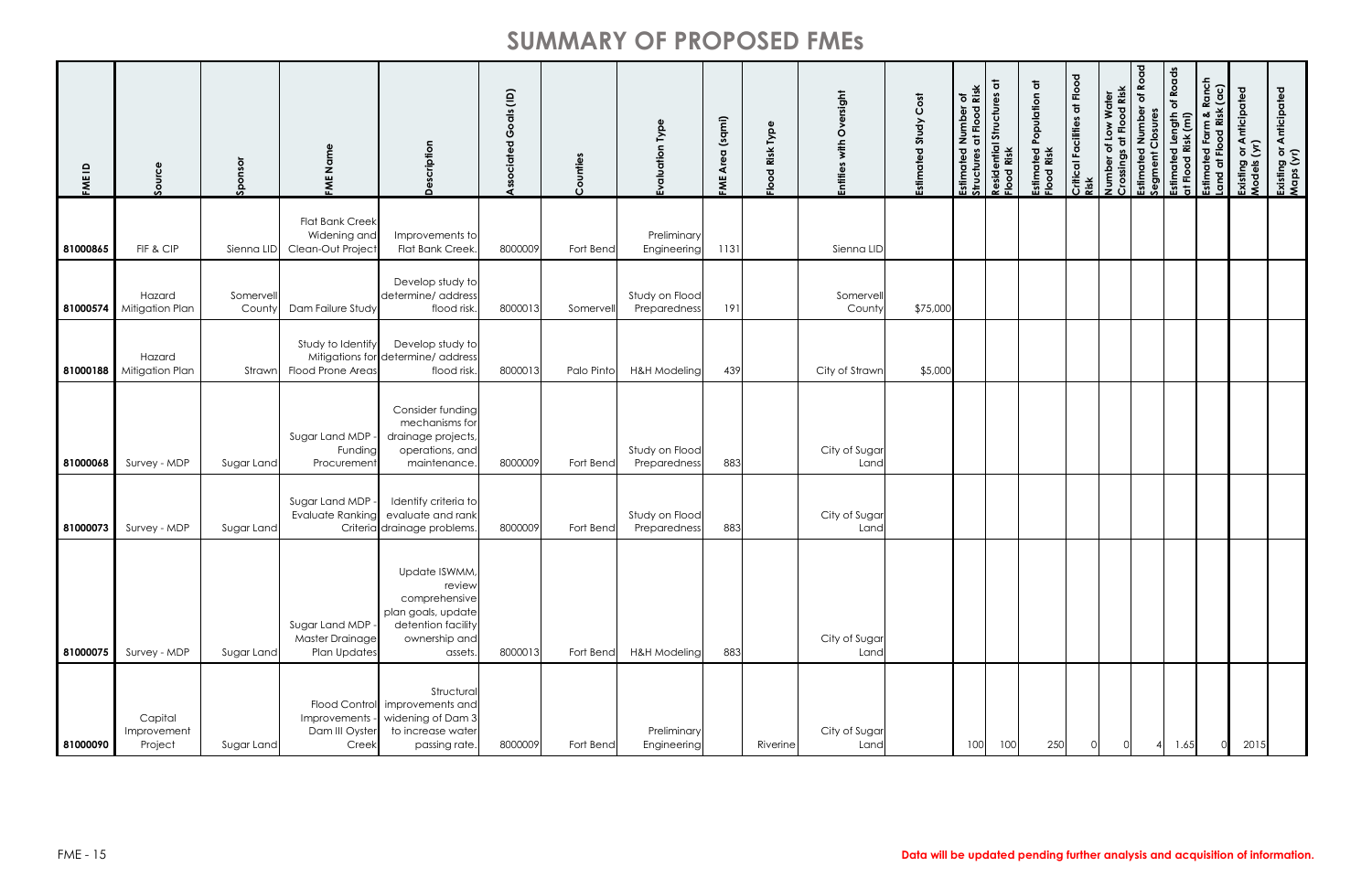| <b>FME ID</b> | Source                                         | Sponsor    | Name<br>N<br>FME                                                           | δ<br><b>Cripti</b><br>$\Omega$                                                                                         | $\widehat{\Xi}$<br>$\frac{2}{9}$<br>C | $\circ$<br>$\tilde{C}$ | Type<br>Evaluation         | (sqmi)<br>Area<br>FME | Type<br>Risk<br>$\overline{8}$<br>$\frac{6}{5}$ | Oversight<br>with<br>Entities | Cost<br>Study<br>Estimated | of<br>Risk<br>Flood<br>Number<br>$\overline{a}$<br>Estimated<br>Structures | Residential Structures at<br>Flood Risk | Population at<br>Estimated I<br>Flood Risk | Critical Facilities at Flood<br>Risk | Water<br>od Risk<br>Low<br>$\overline{a}$<br>৳<br>Number<br>Crossina | Road<br>৳<br>ō<br>Numb<br>gment Closur<br>timater<br>ပ္တ | Roads<br>$\overline{\sigma}$<br>Estimated Length<br>at Flood Risk (mi) | Ranch<br>: (ac)<br>ated Farm & R<br>  at Flood Risk  <br>iated<br>Land<br>Estim | <b>J</b> or Anticipated<br>i (yr)<br>Existing<br>Models | Existing or Anticipated<br>Maps (yr) |
|---------------|------------------------------------------------|------------|----------------------------------------------------------------------------|------------------------------------------------------------------------------------------------------------------------|---------------------------------------|------------------------|----------------------------|-----------------------|-------------------------------------------------|-------------------------------|----------------------------|----------------------------------------------------------------------------|-----------------------------------------|--------------------------------------------|--------------------------------------|----------------------------------------------------------------------|----------------------------------------------------------|------------------------------------------------------------------------|---------------------------------------------------------------------------------|---------------------------------------------------------|--------------------------------------|
| 81000091      | Capital<br>Improvement<br>Project              | Sugar Land | Citywide Flood<br><b>Drainage Studies</b>                                  | Studies and<br>modeling efforts to<br>aid in the<br>identification and<br>Prevention & design of drainage<br>projects. | 8000013                               | Fort Bend              | Preliminary<br>Engineering | 883                   | Riverine,<br><b>Urban</b><br>Coastal            | City of Sugar<br>Land         | \$600,000                  | <b>NA</b>                                                                  | <b>NA</b>                               | <b>NA</b>                                  | <b>NA</b>                            | <b>NA</b>                                                            |                                                          | NA NA                                                                  | <b>NA</b>                                                                       |                                                         |                                      |
| 81000093      | Capital<br>Improvement<br>Project              | Sugar Land | Greatwood Village<br><b>Drainage</b><br>Improvements                       | Study, design, and<br>construct an<br>updated storm<br>sewer system.                                                   | 8000009                               | Fort Bend              | Preliminary<br>Engineering | 883                   | Urban                                           | City of Sugar<br>Land         |                            | <b>NA</b>                                                                  | <b>NA</b>                               | <b>NA</b>                                  | <b>NA</b>                            | <b>NA</b>                                                            |                                                          | NA NA                                                                  | <b>NA</b>                                                                       |                                                         |                                      |
| 81000095      | Capital<br>Improvement<br>Project              | Sugar Land | Telfair Drainage<br>Improvements<br>New Territory &<br>Chatham             | Reconstruction of<br>existing drainage<br>system.                                                                      | 8000009                               | Fort Bend              | Preliminary<br>Engineering | 883                   | Urban                                           | City of Sugar<br>Land         |                            |                                                                            |                                         |                                            | ∩                                    |                                                                      |                                                          | 0.72                                                                   |                                                                                 |                                                         | 2017 2017                            |
| 81000862      | Flood<br>Infrastructure<br>Fund                | Sugar Land | <b>Oyster Creek</b><br><b>Diversion Channel</b><br>Facility                | Addition of a<br>diversion channel<br>that redirects flow<br>and Storage to the Oyster Creek<br>storage facility       | 8000009                               | Fort Bend              | Preliminary<br>Engineering | 15                    |                                                 | City of Sugar<br>Land         |                            |                                                                            |                                         |                                            |                                      |                                                                      |                                                          |                                                                        |                                                                                 |                                                         |                                      |
| 81000644      | Community<br>Development<br><b>Block Grant</b> | Taylor     | City of Taylor<br><b>Regional Detention</b><br>and Channel<br>Improvements | Addition of 2<br>drainage facilities<br>in the region and<br>corresponding<br>channel<br>improvements.                 | 8000009                               | Williamson             | Feasibility<br>Assessment  | 21                    | Riverine,<br>Urban                              | City of Taylor                |                            |                                                                            |                                         | 15840                                      |                                      |                                                                      |                                                          |                                                                        |                                                                                 |                                                         |                                      |
| 81000322      | Hazard<br>Mitigation Plan                      | Teague     | Drainage Plan                                                              | Develop study to<br>Teague Master determine/ address<br>flood risk.                                                    | 8000013                               | Freestone              | H&H Modeling               | 888                   |                                                 | City of Teague                | \$100,000                  |                                                                            |                                         |                                            |                                      |                                                                      |                                                          |                                                                        |                                                                                 |                                                         |                                      |
| 81000323      | Hazard<br>Mitigation Plan                      | Teague     | Teague Riverine<br>Master Plan                                             | Develop study to<br>Erosion Control determine/ address<br>flood risk.                                                  | 8000013                               | Freestone              | H&H Modeling               |                       |                                                 | City of Teague                | \$100,000                  |                                                                            |                                         |                                            |                                      |                                                                      |                                                          |                                                                        |                                                                                 |                                                         |                                      |
|               | Hazard<br>81000302 Mitigation Plan             | Thorndale  | H&H Study to<br>Determine<br>Projects                                      | Develop study to<br>Improvement determine/ address<br>flood risk.                                                      | 8000013                               | Milam                  | <b>H&amp;H Modeling</b>    | 1017                  |                                                 | City of Thorndale             | \$2,000,000                |                                                                            |                                         |                                            |                                      |                                                                      |                                                          |                                                                        |                                                                                 |                                                         |                                      |

#### FME - 16 **Data will be updated pending further analysis and acquisition of information.**